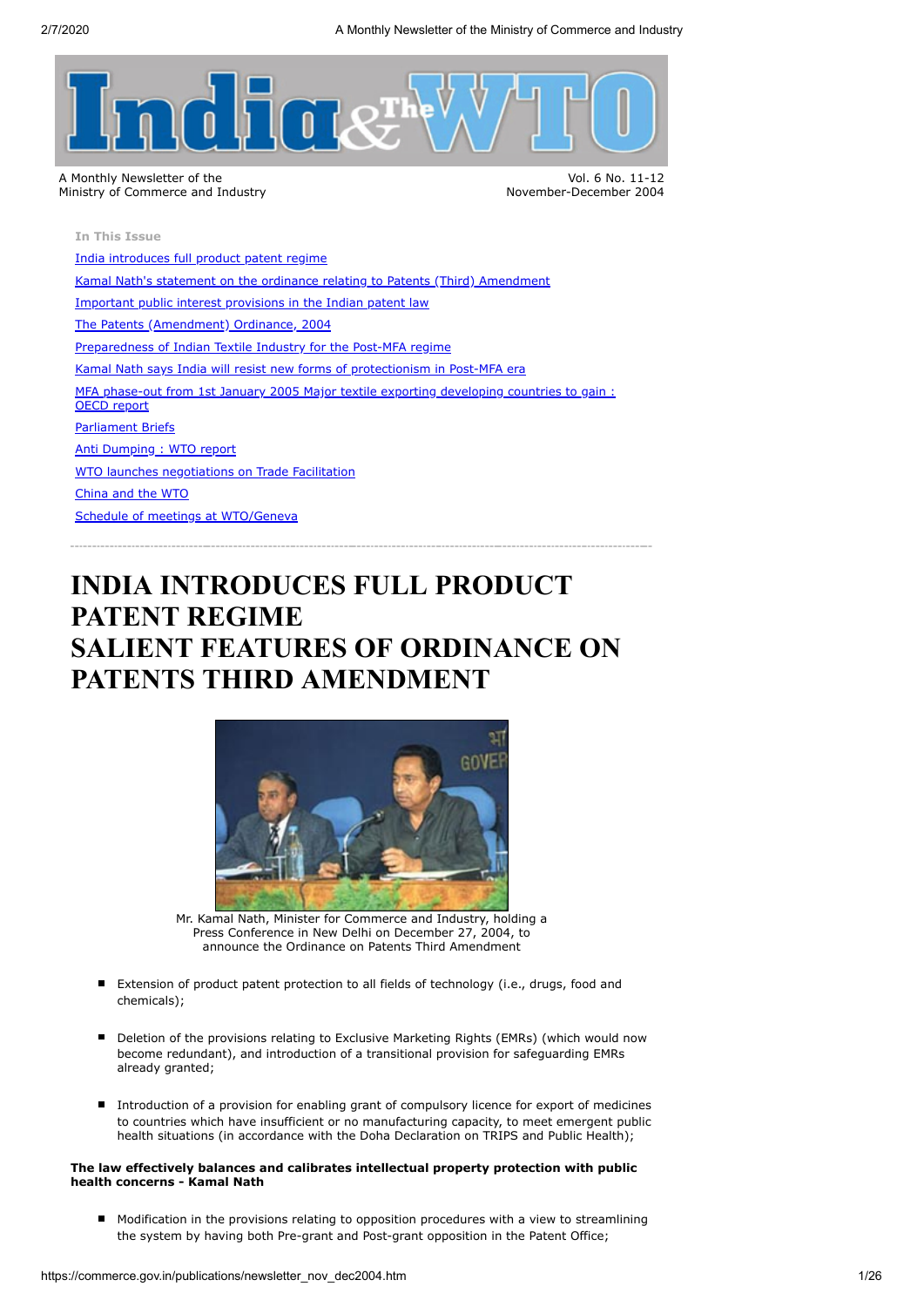- Addition of a new proviso to circumscribe rights in respect of mailbox applications so that patent rights in respect of the mailbox shall be available only from the date of grant of patent, and not retrospectively from the date of publication.
- Strengthening the provisions relating to national security to guard against patenting abroad of dual use technologies;
- Clarification of the provisions relating to patenting of software related inventions when they have technical application to industry or are in combination with hardware;
- Rationalisation of provisions relating to time-lines with a view to introducing flexibility and reducing the processing time for patent applications, and simplifying and rationalising procedures.

 $\triangle$  Top

# <span id="page-1-0"></span>**KAMAL NATH'S STATEMENT ON THE ORDINANCE RELATING TO PATENTS (THIRD) AMENDMENT**

The following is the text of the statement made by Mr. Kamal Nath, Union Minister of Commerce & Industry, Government of India, on the Ordinance relating to Patents (Third) Amendment dated 26th December, 2004 at a news conference in New Delhi on 27th December, 2004:

- 1. With the coming of the New Year, two significant developments in the world of commerce and industry open themselves to India. Both are connected with the world trading order, of which India is a part: one is the final phase-out of the Multi-Fibre Agreement, and the other is marked by India's conformity with the international Intellectual Property System in all respects, on terms that are practical and credible.
- 2. When India decided ten years ago to accept and adopt the world trading order, we committed ourselves to fulfilling certain obligations on the understanding that other countries of the world too would commit themselves to the same obligations. And out of these common commitments would arise opportunities – opportunities that would not have come our way had we stayed outside the system.
- 3. The WTO system provides an organized multilateral framework within which India can claim trade demands as a legitimate right; and in this we have succeeded. Ten years ago, our exports stood at less than 32 billion dollars. A decade later they had doubled to 64 billion dollars. Now we look to doubling our exports in five years. This year we are already set to cross 75 billion dollars. All this translates into more employment opportunities and greater economic activity, with its concurrent benefits.
- 4. It must be remembered that it is not only India that is conforming for every commitment of ours, there is a parallel commitment of other member States. Because of our stand on special and differential treatment, our major trading partners have had to reduce their tariffs to a greater extent. Where dissatisfied we have recourse to the Dispute Settlement Mechanism of the WTO. Of the 22 cases involving India which have so far been decided, India has won 9, and 7 were amicably settled on terms favourable to us.
- 5. The pharma industry and the IT industry are the two sunrise sectors for India. The ordinance amending the Patent Act provides for an enabling environment for both of these. Among the sectors that have experienced the greatest transformation in India, the Pharmaceutical Industry is perhaps the most significant. India's WTO involvement during the last decade has encouraged our pharma companies to adopt a strategy of R & D based innovative growth. Thus, while Indian companies spent not even a fraction of a percent on R & D ten years ago, today the larger Indian companies are spending in the region of 6 to 8 percent of their turnover on R & D. (The norm for major MNCs is 12%). The transformed Indian pharma industry is itself looking for patent protection – particularly the bio-tech sector, in which India has aggressive prospects.
- 6. When we joined the WTO ten years ago Indian pharma exports were less than 4000 crore rupees. A decade later our pharma exports are 14,000 crore rupees, and account for more than a third of the industry's turnover. This is the result of the confidence built up in our industry due to our progressive adherence to our IP commitments. Now we are poised to achieve an annual compounded growth rate of 30% in order to double our pharma exports in three years. Some 60 billion dollars worth of drugs are going off patent in the next few years. Indian industry can grab a lion's share of this – provided we are a bona fide member of the international trading community, and are not in a questionable position, open to the possibility of retaliatory measures and sanctions, threatening not only our pharma exports,

but other sectors as well – including our textiles sector.

7. Apart from manufacture of drugs, the pharma industry offers huge scope for outsourcing of clinical research. We have a vast pool of scientific and technical personnel, and recognized expertise in medical treatment and health care. India can take advantage of our strength in this provided we have the right legal framework in place, which provides IP protection to the results of that research.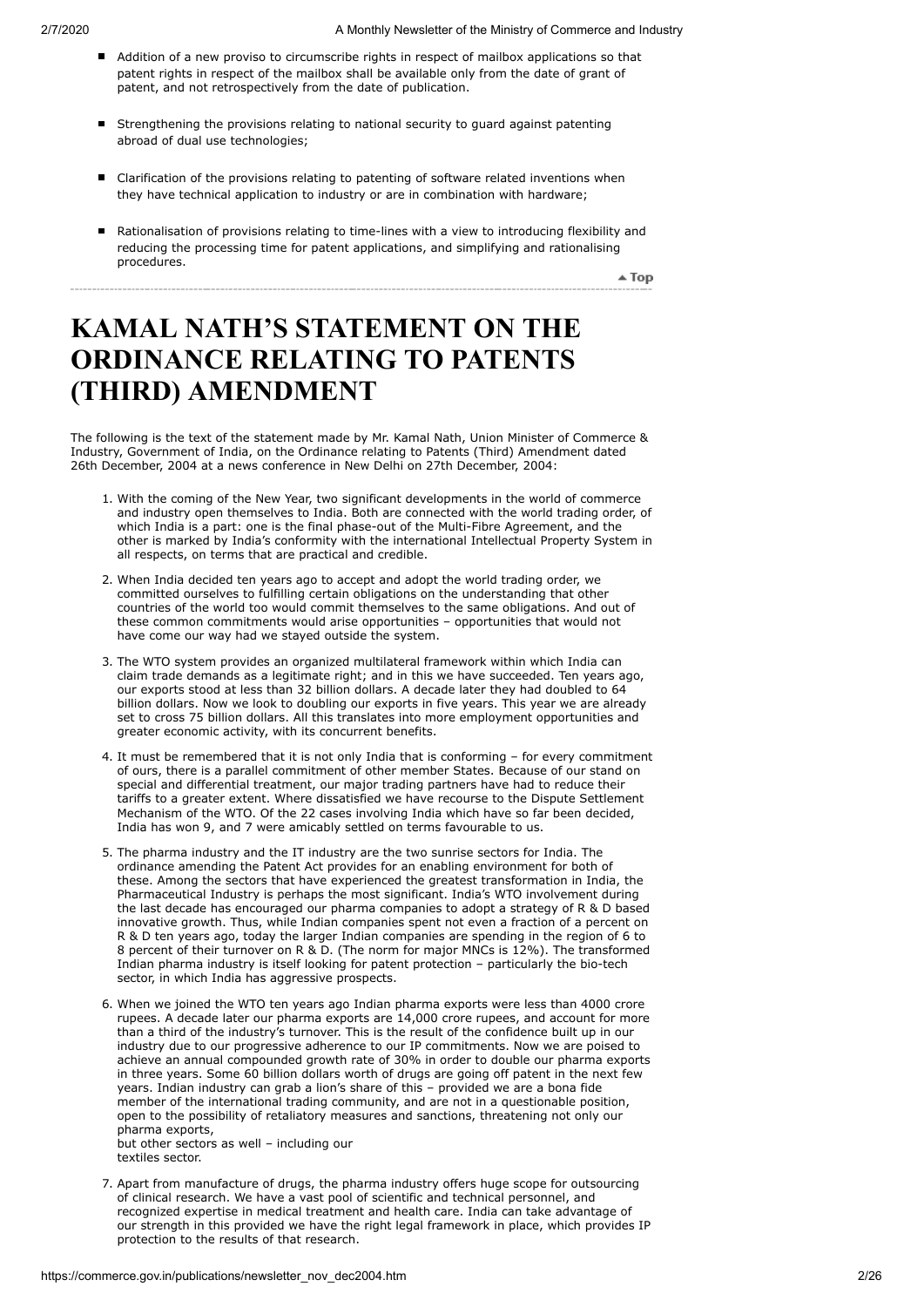- 8. In IT, the trend is to have software in combination with or embedded in hardware such as in computers or cell phones or a variety of other gadgets. Software as such has no patent protection (the protection available is by way of copyright); but the changing technological environment has made it necessary to provide for patents when software has technical applications in industry in combination with hardware. This has been a demand of NASSCOM.
- 9. This Third Amendment is only the culmination of a process begun ten years ago. The provisions of the Ordinance are to be seen in conjunction with, and in the context of the Act, as well as of the earlier two Amendments of 1999 and 2002. Our Patents Act always provided for process patents in all fields, and product patents in all fields except drugs, food and chemicals. The Act had to be amended in order to provide for product patents in these also with effect from 1st January 2005. A Bill had been introduced in Parliament a year ago by the previous government, but lapsed.
- 10. The new Government set up a Group of Ministers on the matter. It was our desire to bring the Bill to Parliament first. But it was also necessary to consult with all stakeholders and political parties. The last comments we received were on the 21st of December – and so it was not possible to bring the Bill to this session of Parliament. This has necessitated the Ordinance. The ordinance will be discussed in detail in Parliament in the Budget session. The ordinance is an interim measure to fulfill our legal obligations within the stipulated time.
- 11. The ordinance is the same as the Bill introduced last year with improvements in some significant respects. We have introduced a provision for patenting of software that is embedded in hardware. We have also provided for a definite pre-grant opposition procedure. The earlier bill had only a post-grant opposition, with a weak pre-grant representation. After extensive discussions we have decided to have both pre-grant as well as post-grant opposition. Of course, we have rationalized the timelines, so as not leave everything open-ended, but have a definite time-table within which each of the stages should take place. This reduces by half the maximum time it would take for the processing of an application, from more than nine years to about four. Another significant modification is the introduction of a provision to protect Indian industry from infringement proceedings with retrospective effect. We have specifically provided that patent rights for mail box applications will only be available prospectively. We have made these changes after wide consultation, and we feel that these considerably improve the proposals.
- 12. The fear that prices of medicines will spiral is unfounded. In the first place we must realize the fact that 97% of all drugs manufactured in India are off-patent, and so will remain unaffected. These cover all the life-saving drugs, as well as medicines of daily use for common aliments. In the patented drugs also, in most cases there are always alternatives available. In fact a feature of patent protection is that it spurs research, so that constantly alternatives keep appearing in the market – and often the alternatives are better ones. Thus price control is inherently built in.
- 13. We have 13 Compulsory Licensing provisions under Chapter XVI in place. The Joint Parliamentary Committee discussed this issue threadbare three years ago. Their recommendations were the basis of the Second Amendment. The Act also has strong provisions under Chapter XVII for outright acquisition of the patent to meet national requirements. There is also the Drug Price Control Order administered by the National Pharmaceuticals Price Authority. With this framework in place it is clear that the concerns and fears expressed by various sections are wholly misplaced.
- 14. The Act ensures that the reasonable requirements of the public with respect to availability and affordability are taken care of. Public interest particularly public health and nutrition is protected. The law effectively balances and calibrates Intellectual Property protection with public health concerns and national security. By participating in the international system of intellectual property protection, India unlocks for herself vast opportunities in both exports as well as her potential to become a global hub in the area of R&D based clinical research outsourcing, particularly in the area of bio-technology.

## **U.S. BHATIA INDIA'S NEW AMBASSADOR TO THE WTO**

Mr. U.S. Bhatia presented his credentials to the DG/WTO in Geneva on 10th November, 2004 as India's Ambassador to the WTO. He succeeds Mr. K.M. Chandrasekhar who has taken over as Secretary (Revenue) in the Ministry of Finance. DG/WTO welcomed Ambassador Bhatia and complimented India on the constructive role played by it in the finalisation of the July Framework. India had been active in coalition building and Minister Kamal Nath had personally visited Geneva twice.

# <span id="page-2-0"></span>**IMPORTANT PUBLIC INTEREST PROVISIONS IN THE INDIAN PATENT LAW**

The important public interest provisions in the Patent Law announced by Shri Kamal Nath, here today are:

- a. **Conditional grant of patent [Section 47]:** This empowers the Government to import, make or use any patent for its own purpose. For drugs, it also empowers import for public health distribution.
- b. **Revocation of patent in public interest [Section 66]:** This empowers the Government to revoke a patent where it is found to be mischievous to the State or prejudicial to the public.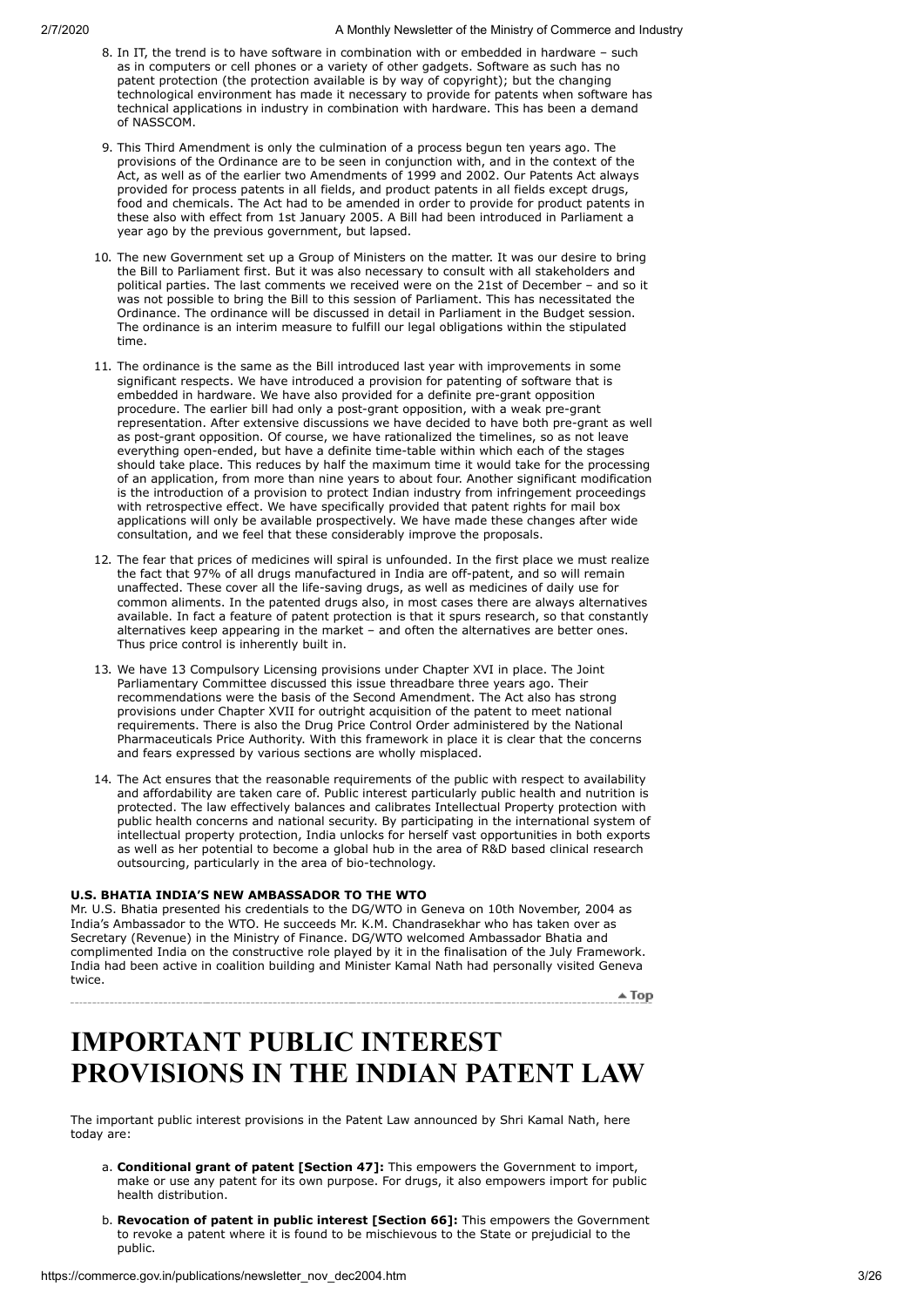c. **Grant of compulsory licence [Sections 82 to 94]:** Chapter XVI deals with the general principles and circumstances for grant of compulsory licences in order to protect public interest particularly public health and nutrition. These provisions check the abuse of patent rights. They can be invoked if the reasonable requirements of the public with respect to patented inventions have not been satisfied, and the patented invention is not available for public at a reasonably affordable price, and if the patented invention is not worked in the territory of India.

**Note : [Section 92]:** This provides for action in case of **national emergency, extreme urgency and public non-commercial use,** and **can be invoked without the grace period of 3 years from grant of patent.**

- d. **Use of invention for the purpose of Government [Sections 100 & 101]:** This complements section 47.
- e. **Acquisition of invention and patent for public purpose [Section 102]:** This empowers the Government to acquire a patent to meet national requirements.
- f. **Bolar provision [Section 107 (A) (a)]:** This facilitates production and marketing of patented products immediately after expiry of term of patent protection by permitting preparatory action by non-patentees during life of patent.
- g. **Parallel import [Section 107(A) (b)]:** This provides for import so that patented product can become available at the lowest international price. —————————<del>▲ Top</del>

## <span id="page-3-0"></span>**THE PATENTS (AMENDMENT) ORDINANCE, 2004**

## **Ord.No 7 of 2004**

Promulgated by the President in the Fifty-fifth Year of the Republic of India.

An Ordinance further to amend the Patents Act, 1970.

WHEREAS Parliament is not in session and the President is satisfied that circumstances exist which render it necessary for him to take immediate action;

NOW, THEREFORE, in exercise of the powers conferred by clause (1) of article 123 of the Constitution, the President is pleased to promulgate the following Ordinance:–

## **Short title and commencement**

1. (1) This Ordinance may be called the Patents (Amendment) Ordinance, 2004.

(2) Sub-clause (ii) of clause (a), and clause (b), of section 37, sections 41, 42, 47, 58 to 62 (both inclusive) and 73 shall come into force on such date as the Central Government may, by notification in the Official Gazette, appoint; and the remaining provisions shall come into force on the 1st day of January, 2005.

## *39 of 1970*

## **Amendment of section 2**

2. In section 2 of the Patents Act, 1970 (hereinafter referred to as the principal Act), in subsection  $(1)$ .

- a. after clause (ab), the following clause shall be inserted, namely:– '(aba) "Budapest Treaty" means the Budapest Treaty on the International Recognition of the Deposit of Micro-organisms for the Purposes of Patent Procedure done at Budapest on 28th day of April, 1977, as amended and modified from time to time;';
- b. in clause (d), for the words, brackets and figure "notified as such under sub-section (1) of section 133", the words and figures "referred to as a convention country in section 133" shall be substituted;
- c. clause (g) shall be omitted;
- d. in clause (h),– 1 of 1956.
	- (i) in sub-clause (iii), after the words and figures "the Companies Act, 1956", the word "; or" shall be inserted;
	- (ii) after sub-clause (iii), the following sub-clause shall be inserted, namely:–
	- "(iv) by an institution wholly or substantially financed by the Government;<sup>"</sup>

(iii) the words "and includes the Council of Scientific and Industrial Research and any other institution which is financed wholly or for the major part by the said Council;" shall be omitted;

e. for clause (i), the following clause shall be substituted, namely:– '(i) "High Court", in relation to a State or Union territory, means the High Court having territorial jurisdiction in that State or Union territory, as the case may be;';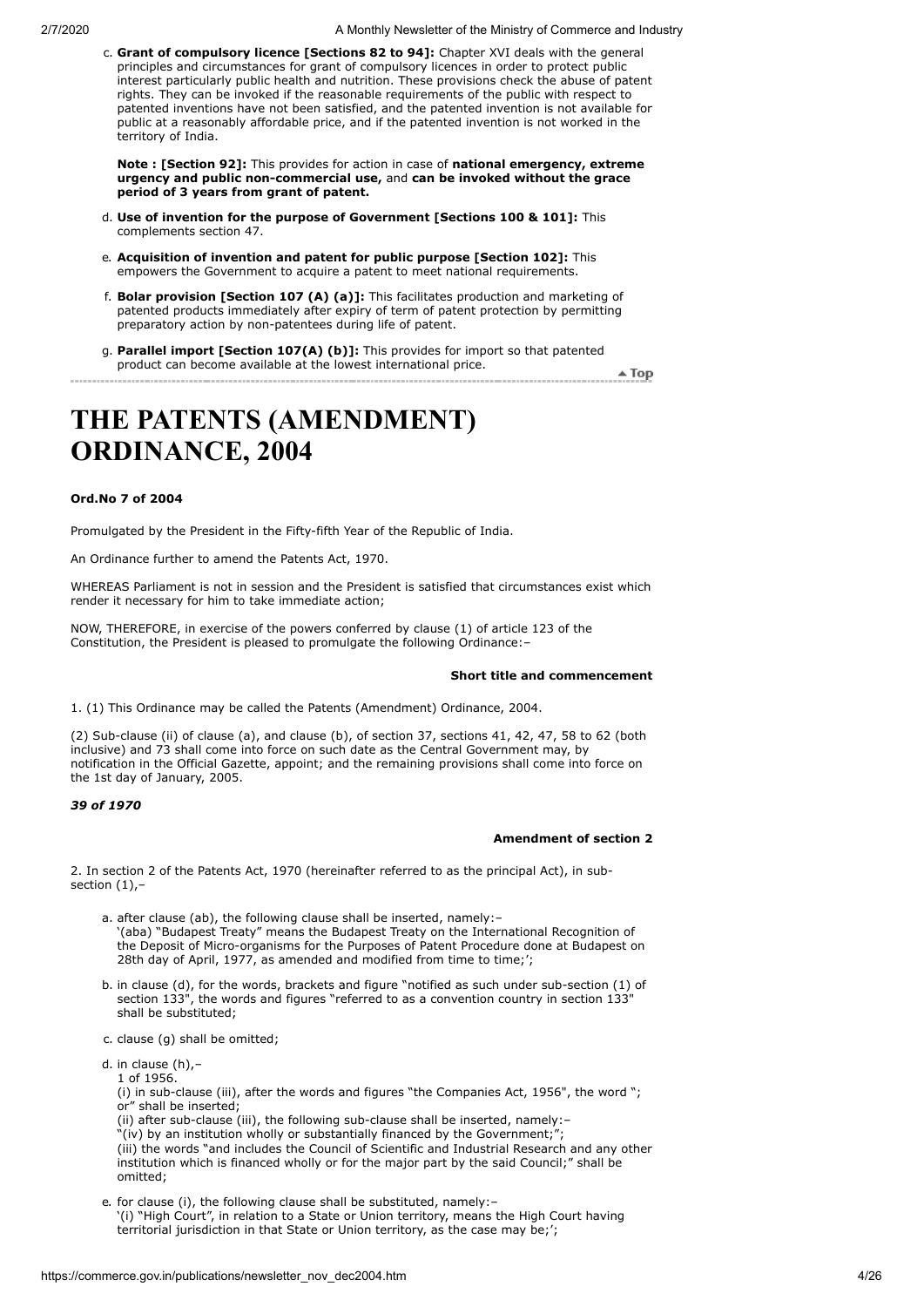f. for clauses (l) and (m), the following clauses shall be substituted, namely:– '(l) "Opposition Board" means an Opposition Board constituted under sub-section (4) of section 25; (m) "patent" means a patent for any invention granted under this Act;'.

## **Amendment of section 3**

3. In section 3 of the principal Act,– (a) in clause (d), for the words "new use", the words "mere new use" shall be substituted; (b) for clause  $(k)$ , the following clauses shall be substituted, namely:-"(k) a computer programme per se other than its technical application to industry or a combination with hardware; (ka) a mathematical method or a business method or algorithms;".

**Omission of section 5.**

4. Section 5 of the principal Act shall be omitted.

#### **Amendment of section 7**

5. In section 7 of the principal Act,–

a. after sub-section (1A), the following sub-section shall be inserted, namely:– "(1B) The filing date of an application referred to in sub-section (1A) and its complete specification processed by the patent office as designated office or elected office shall be the international filing date accorded under the Patent Cooperation Treaty.";

b. in sub-section (3), for the word "owner", the word "person" shall be substituted;

c. for sub-section (4), the following sub-section shall be substituted, namely:– "(4) Every such application (not being a convention application or anapplication filed under the Patent Cooperation Treaty designating India) shall be accompanied by a provisional or a complete specification.".

**Amendment of section 8**

6. In section 8 of the principal Act,–

(a) in sub-section  $(1)$ ,-

(i) for the words "within such period as the Controller may, for good and sufficient reasons, allow", the words "within the prescribed period as the Controller may allow" shall be substituted;

(ii) in clause (b), for the words "upto the date of the acceptance of his complete specification filed in India", the words "upto the date of grant of patent in India" shall be substituted;

(b) for sub-section (2), the following sub-section shall be substituted, namely:–

"(2) At any time after an application for patent is filed in India and till the grant of a patent or refusal to grant of patent made thereon, the Controller may also require the applicant to furnish details, as may be prescribed, relating to the processing of the application in a country outside India, and in that event the applicant shall furnish to the Controller information available to him within such period as may be prescribed.".

#### **Amendment of section 9**

7. In section 9 of the principal Act,–

- a. for sub-section (1), the following sub-section shall be substituted, namely:– "(1) Where an application for a patent (not being a convention application or an application filed under the Patent Cooperation Treaty designating India) is accompanied by a provisional specification, a complete specification shall be filed within twelve months from the date of filing of the application, and if the complete specification is not so filed, the application shall be deemed to be abandoned.";
- $b.$  in sub-section (2), the following proviso shall be inserted at the end, namely:-"Provided that the period of time specified under sub-section (1) shall be reckoned from the date of filing of the earliest provisional specification.";
- c. for sub-sections (3), the following sub-section shall be substituted, namely:– "(3) Where an application for a patent (not being a convention application or an application filed under the Patent Cooperation Treaty designating India) is accompanied by a specification purporting to be a complete specification, the Controller may, if the applicant so requests at any time within twelve months from the date of filing of the application, direct that such specification shall be treated, for the purposes of this Act, as a provisional specification and proceed with the application accordingly.";
- d. in sub-section (4), for the words "the acceptance of the complete specification", the words "grant of patent" shall be substituted.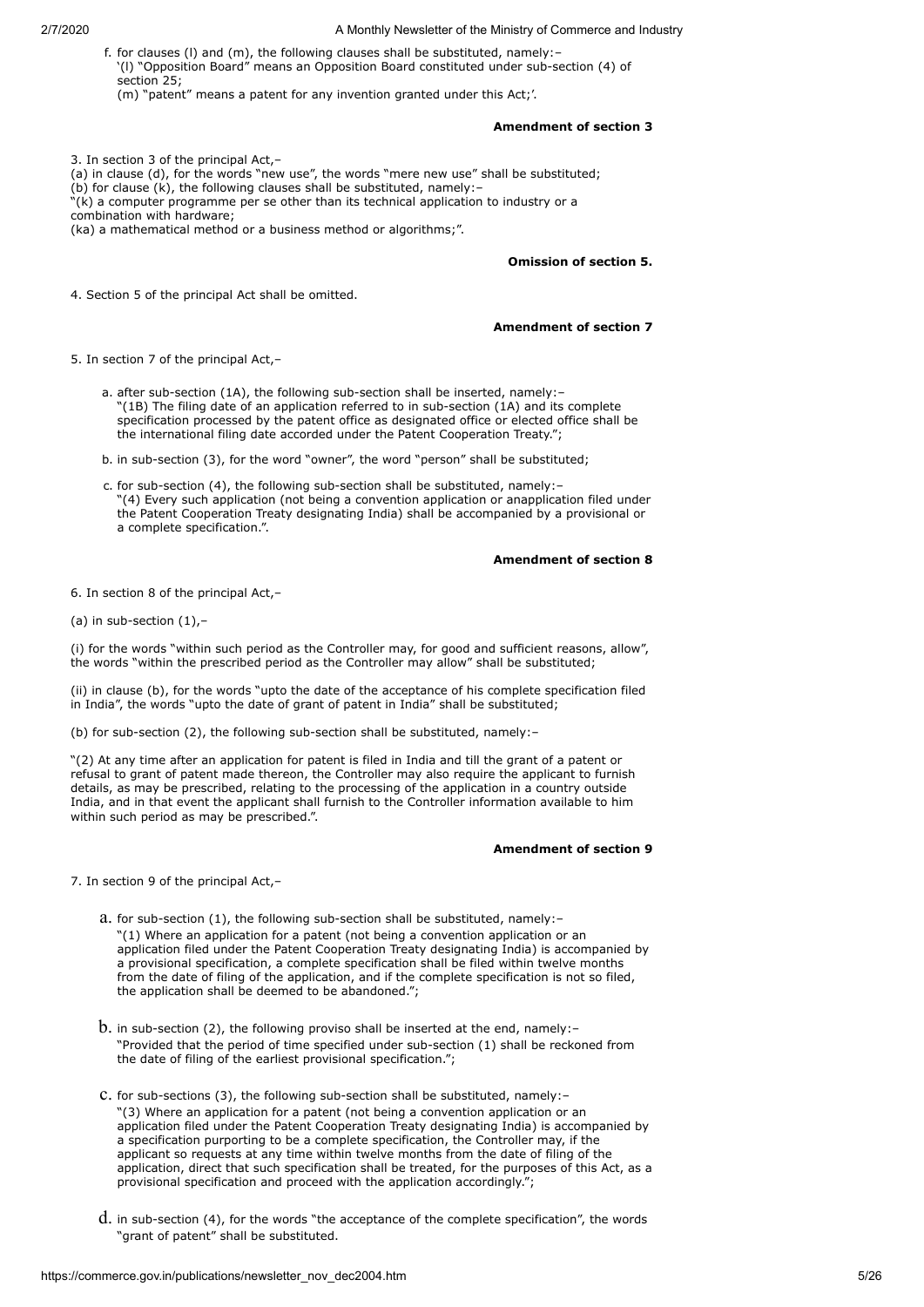8. In section 10 of the principal Act,–

- a. in sub-section (3), for the words "before the acceptance of the application", the words "before the application is found in order for grant of a patent" shall be substituted;
- $b.$  in sub-section (4), in the proviso,-
- i. in clause (ii), for the words "the material to an authorised depository institution as may be notified by the Central Government in the Official Gazette", the words "the material to an international depository authority under the Budapest Treaty" shall be substituted;
- ii. for sub-clause  $(A)$ , the following sub-clause shall be substituted, namely: -"(A) the deposit of the material shall be made not later than the date of filing the patent application in India and a reference thereof shall be made in the specification within the prescribed period;";
- c. for sub-section (4A), the following sub-section shall be substituted, namely:– "(4A) In case of an international application designating India, the title, description, drawings, abstract and claims filed with the application shall be taken as the complete specification for the purposes of this Act.".

#### **Amendment of section 11**

9. In section 11 of the principal Act,–

- a. after sub-section (3), the following sub-section shall be inserted, namely:– "(3A) Where a complete specification based on a previously filed application in India has been filed within twelve months from the date of that application and the claim is fairly based on the matter disclosed in the previously filed application, the priority date of that claim shall be the date of the previously filed application in which the matter was first disclosed.";
- b. in sub-section (6), after the brackets and figure "(3),", the brackets, figure and letter "(3A)," shall be inserted.

## **Amendment of section 11A**

10. In section 11A of the principal Act,–

**(a)** for sub-sections (1) to (3), the following sub-sections shall be substituted, namely:–

"(1) Save as otherwise provided, no application for patent shall ordinarily be open to the public for such period as may be prescribed.

(2) The applicant may, in the prescribed manner, request the Controller to publish his application at any time before the expiry of the period prescribed under sub-section (1) and subject to the provisions of sub-section

(3), the Controller shall publish such application as soon as possible.

(3) Every application for a patent shall, on the expiry of the period specified under sub-section (1), be published, except in cases where the application–

- (a) in which secrecy direction is imposed under section 35; or
- (b) has been abandoned under sub-section (1) of section 9; or
- (c) has been withdrawn three months prior to the period specified under sub-section (1).";

**(b)** in sub-section (4), for the words "of eighteen months", the words, brackets and figure prescribed under sub-section (1)" shall be substituted;

**(c)** after sub-section (6), the following sub-section shall be inserted, namely:–

"(7) On and from the date of publication of the application for patent and until the date of grant of a patent in respect of such application, the applicant shall have the like privileges and rights as if a patent for the invention had been granted on the date of publication of the application: Provided that the applicant shall not be entitled to institute any proceedings for infringement until the patent has been granted:

Provided further that the rights of a patentee in respect of applications made under sub-section (2) of section 5 before the 1st day of January, 2005 shall accrue from the date of grant of the patent.".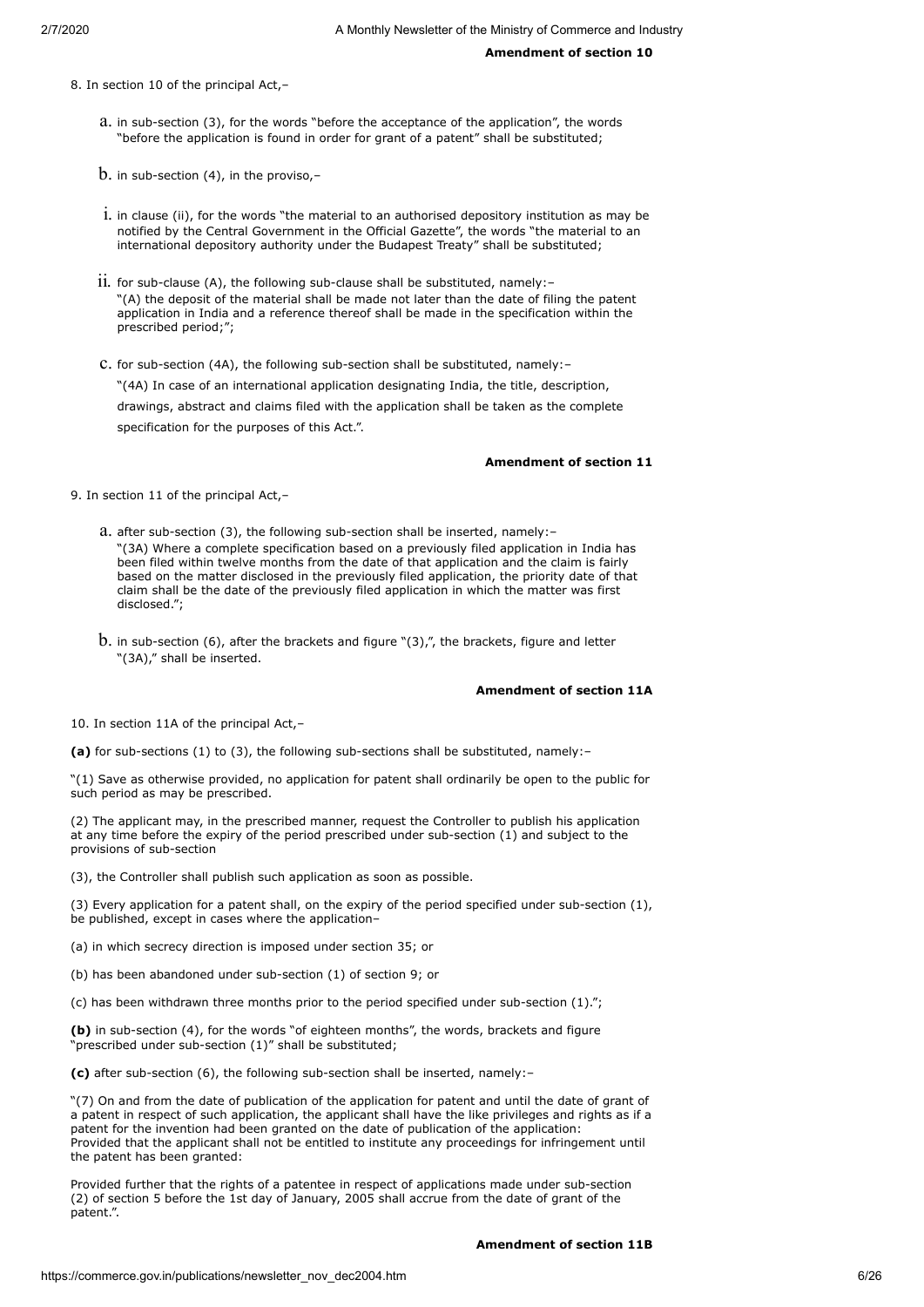11. In section 11B of the principal Act,–

- a. for sub-section (1), the following sub-section shall be substituted, namely:– "(1) No application for a patent shall be examined unless the applicant or any other interested person makes a request in the prescribed manner for such examination within the prescribed period.";
- $b.$  sub-section (2) shall be omitted;
- c. for sub-section (3), the following sub-section shall be substituted, namely:– "(3) In case of an application in respect of a claim for a patent filed under sub-section (2) of section 5 before the 1st day of January, 2005 a request for its examination shall be made in the prescribed manner and within the prescribed period by the applicant or any other interested person.";
- $d.$  in sub-section  $(4)$ ,-

(i) the words, brackets and figure "or sub-section (2)" shall be omitted;

(ii) for the proviso, the following proviso shall be substituted, namely:– "Provided that–

(i) the applicant may, at any time after filing the application but before the grant of a patent, withdraw the application by making a request in the prescribed manner; and

(ii) in a case where secrecy direction has been issued under section 35, the request for examination may be made within the prescribed period from the date of revocation of the secrecy direction.";.

## **Amendment of section 12**

12. In section 12 of the principal Act,–

(a) in sub-section (1), for the words, brackets, figures and letter "under subsection

(1) or sub-section (2) or sub-section (3) of section 11B, the application and specification and other documents shall be referred to by the Controller", the words, brackets, figures and letter "under sub-section (1) or sub-section (3) of section 11B, the application and specification and other documents related thereto shall be referred at the earliest by the Controller" shall be substituted;

(b) in sub-section (2), for the words "a period of eighteen months from the date of such reference", the words "such period as may be prescribed" shall be substituted.

## **Amendment of section 13**

13. In section 13 of the principal Act, in sub-section (3), for the words "it has been accepted", the words "the grant of a patent" shall be substituted.

## **Substitution of new sections for sections 14 and 15.**

14. For sections 14 and 15 of the principal Act, the following sections shall be substituted, namely:–

## **Consideration of the report of examiner by Controller.**

"14. Where, in respect of an application for a patent, the report of the examiner received by the Controller is adverse to the applicant or requires any amendment of the application, the specification or other documents to ensure compliance with the provisions of this Act or of the rules made thereunder, the Controller, before proceeding to dispose of the application in accordance with the provisions hereinafter appearing, shall communicate as expeditiously as possible the gist of the objections to the applicant and shall, if so required by the applicant within the prescribed period, give him an opportunity of being heard.

## **Power of Controller to refuse or require amended applications, etc., in certain cases.**

15. Where the Controller is satisfied that the application or any specification or any other document filed in pursuance thereof does not comply with the requirements of this Act or of any rules made thereunder, the Controller may refuse the application or may require the application, specification or the other documents, as the case may be, to be amended to his satisfaction before he proceeds with the application and refuse the application on failure to do so.".

## **Amendment of section 16**

15. In section 16 of the principal Act,–

(a) in sub-section (1), for the words "before the acceptance of the complete specification", the words "before the grant of the patent" shall be substituted;

(b) for the Explanation, the following Explanation shall be substituted, namely:– "Explanation.– For the purposes of this Act, the further application and the complete specification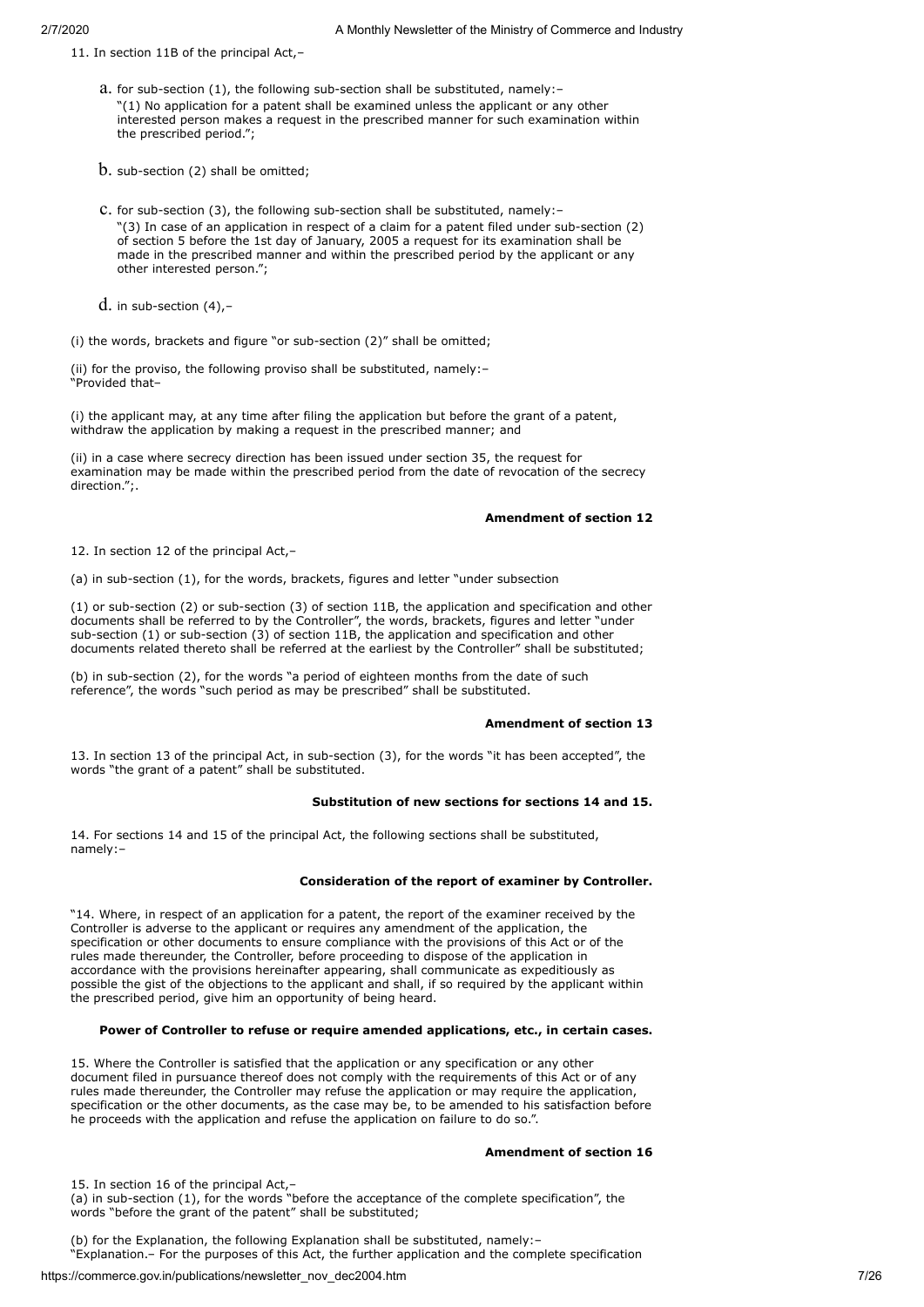accompanying it shall be deemed to have been filed on the date on which the first mentioned application had been filed, and the further application shall be proceeded with as a substantive application and be examined when the request for examination is filed within the prescribed period.".

## **Amendment of section 17**

16. In section 17 of the principal Act, in sub-section (1), for the words "before acceptance of the complete specification", the words "before the grant of the patent" shall be substituted.

#### **Amendment of section 18**

17. In section 18 of the principal Act,–

(a) in sub-section (1), for the words "to accept the complete specification", the words "the application" shall be substituted;

(b) sub-section (4) shall be omitted.

#### **Amendment of section 19**

18. In section 19 of the principal Act, in sub-section (1), the words and figures "by the foregoing provisions of this Act or of proceedings under section 25", the words "under this Act" shall be .<br>substituted.

#### **Substitution of new section for section 21**

19. For section 21 of the principal Act, the following section shall be substituted, namely:–

## **Time for putting application in order for grant**

"21. (1) An application for a patent shall be deemed to have been abandoned unless, within such period as may be prescribed, the applicant has complied with all the requirements imposed on him by or under this Act, whether in connection with the complete specification or otherwise in relation to the application from the date on which the first statement of objections to the application or complete specification or other documents related thereto is forwarded to the applicant by the Controller.

Explanation.–Where the application for a patent or any specification or, in the case of a convention application or an application filed under the Patent Cooperation Treaty designating India any document filed as part of the application has been returned to the applicant by the Controller in the course of the proceedings, the applicant shall not be deemed to have complied with such requirements unless and until he has re-filed it or the applicant proves to the satisfaction of the Controller that for the reasons beyond his control such document could not be re-filed.

(2) If at the expiration of the period as prescribed under sub-section  $(1)$ ,-

(a) an appeal to the High Court is pending in respect of the application for the patent for the main invention; or

(b) in the case of an application for a patent of addition, an appeal to the High Court is pending in respect of either that application or the application for the main invention, the time within which the requirements of the Controller shall be complied with shall, on an application made by the applicant before the expiration of the period as prescribed under sub-section (1), be extended until such date as the High Court may determine.

(3) If the time within which the appeal mentioned in sub-section (2) may be instituted has not expired, the Controller may extend the period as prescribed under sub-section (1), to such further period as he may determine:

Provided that if an appeal has been filed during the said further period, and the High Court has granted any extension of time for complying with the requirements of the Controller, then the requirements may be complied with within the time granted by the Court.".

#### **Omission of sections 22 to 24**

20. Sections 22 to 24 of the principal Act shall be omitted.

## **Omission of Chapter IVA**

21. Chapter IVA of the principal Act shall be omitted.

## **Substitution of heading of Chapter V**

22. In Chapter V of the principal Act, for the Chapter heading "OPPOSITION TO GRANT OF PATENT", the Chapter heading "REPRESENTATION AND OPPOSITION PROCEEDINGS" shall be substituted.

## **Substitution of new sections for sections 25 and 26**

23. For sections 25 and 26 of the principal Act, the following sections shall be substituted, namely:–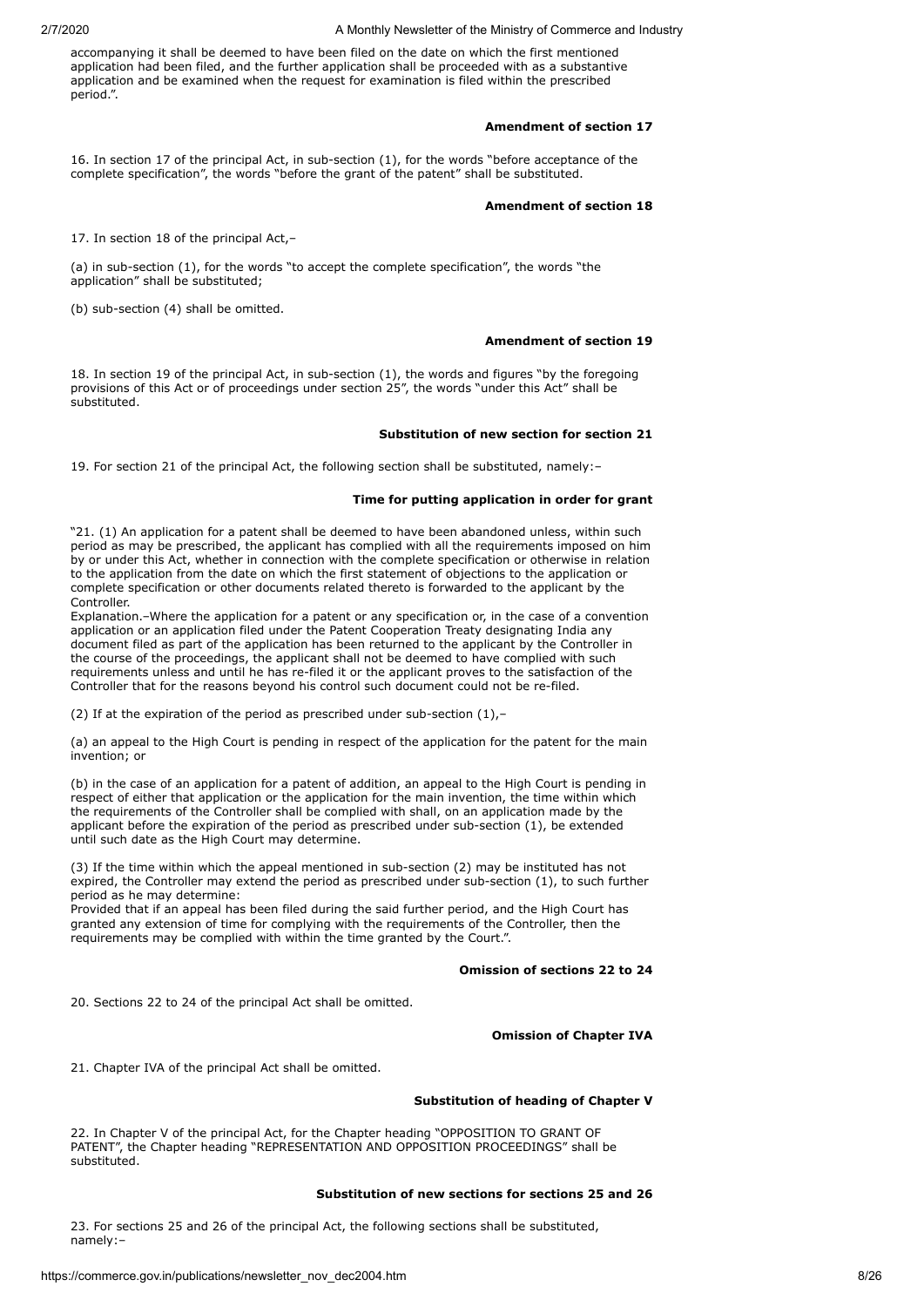#### **Opposition to the patent**

"25. (1) Where an application for a patent has been published but a patent has not been granted, any person may, in writing, represent by way of opposition to the Controller against the grant of patent on the ground of–

(a) patentability including novelty, inventive step and industrial applicability, or

(b) non-disclosure or wrongful mentioning in complete specification, source and geographical origin of biological material used in the invention and anticipation of invention by the knowledge, oral or otherwise available within any local or indigenous community in India or elsewhere, and the Controller shall consider and dispose of such representation in such manner and within such period as may be prescribed.

(2) Notwithstanding anything contained in sub-section (1), the person making a representation referred to in that sub-section shall not become a party to any proceedings under this Act only for the reason that he has made such representation.

(3) At any time after the grant of patent but before the expiry of a period of one year from the date of publication of grant of a patent, any person interested may give notice of opposition to the Controller in the prescribed manner on any of the following grounds, namely:–

(a) that the patentee or the person under or through whom he claims, wrongfully obtained the invention or any part thereof from him or from a person under or through whom he claims;

(b) that the invention so far as claimed in any claim of the complete specification has been published before the priority date of the claim–

(i) in any specification filed in pursuance of an application for a patent made in India on or after the 1st day of January, 1912; or

(ii) in India or elsewhere, in any other document: Provided that the ground specified in sub-clause (ii) shall not be available where such publication does not constitute an anticipation of the invention by virtue of sub-section (2) or sub-section (3) of section 29;

(c) that the invention so far as claimed in any claim of the complete specification is claimed in a claim of a complete specification published on or after the priority date of the claim of the patentee and filed in pursuance of an application for a patent in India, being a claim of which the priority date is earlier than that of the claim of the patentee;

(d) that the invention so far as claimed in any claim of the complete specification was publicly known or publicly used in India before the priority date of that claim.

Explanation.–For the purposes of this clause, an invention relating to a process for which a patent is granted shall be deemed to have been publicly known or publicly used in India before the priority date of the claim if a product made by that process had already been imported into India before that date except where such importation has been for the purpose of reasonable trial or experiment only;

(e) that the invention so far as claimed in any claim of the complete specification is obvious and clearly does not involve any inventive step,

## **In cases of "obtaining" Controller may treat the patent as the patent of opponent.**

26. (1) Where in any opposition proceeding under this Act the Controller finds that–

(a) the invention, so far as claimed in any claim of the complete specification, was obtained from the opponent in the manner set out in clause (a) of sub-section (3) of section 25 and revokes the patent on that ground, he may, on request by such opponent made in the prescribed manner, direct that the patent shall stand amended in the name of the opponent;

(b) a part of an invention described in the complete specification was so obtained from the opponent, he may pass an order requiring that the specification be amended by the exclusion of that part of the invention.

(2) Where an opponent has, before the date of the order of the Controller requiring the amendment of a complete specification referred to in clause (b) of sub-section (1), filed an application for a patent for an invention which included the whole or a part of the invention held to have been obtained from him and such application is pending, the Controller may treat such application and specification in so far as they relate to the invention held to have been obtained from him, as having been filed, for the purposes of this Act relating to the priority dates of claims of the complete specification, on the date on which the corresponding document was or was deemed to have been filed by the patentee in the earlier application but for all other purposes the application of the opponent shall be proceeded with as an application for a patent under this Act.".

## **Omission of section 27**

24. Section 27 of the principal Act shall be omitted. Amendment of section 28.

25. In section 28 of the principal Act,–

(a) for sub-section (4), the following sub-section shall be substituted, namely:– "(4) A request or claim under the foregoing provisions of this section shall be made before the grant of patent.";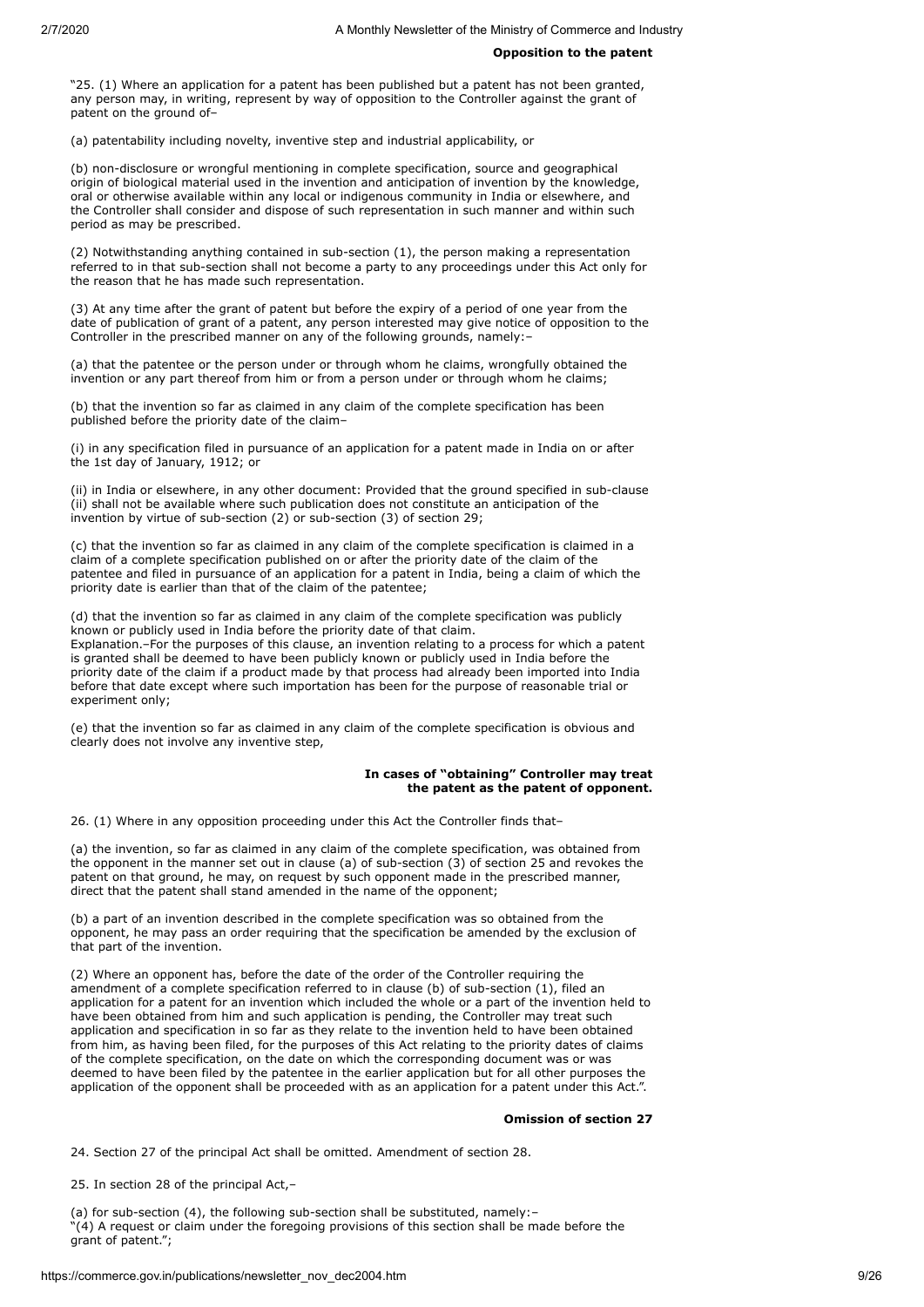(b) sub-section (5) shall be omitted;

(c) in sub-section (6), for the words, brackets and figure "Subject to the provisions of sub-section (5), where", the word "Where" shall be substituted.

## **Amendment of section 31**

26. In section 31 of the principal Act, for the words "not later than six months", the words "not later than twelve months" shall be substituted.

#### **Amendment of section 34**

27. In section 34 of the principal Act, the words "to accept complete specification for a patent or " shall be omitted.

#### **Amendment of section 35**

28. In section 35 of the principal Act, in sub-section (3), for the words "acceptance of complete specification", the words "grant of patent" shall be substituted.

#### **Amendment of section 36**

29. In section 36 of the principal Act, in sub-section (1), for the words "twelve months", the words "six months" shall be substituted.

#### **Amendment of section 37**

30. In section 37 of the principal Act,–

(a) in sub-section  $(1)$ ,-

(i) in clause (a), for the words "to accept", the words "to grant" shall be substituted;

(ii) for the proviso, the following proviso shall be substituted, namely:–

"Provided that the application may, subject to the directions, proceed up to the stage of grant of the patent, but the application and the specification found to be in order for grant of the patent shall not be published, and no patent shall be granted in pursuance of that application.";

(b) in sub-section (2), for the words "is accepted", the words "is found to be in order for grant of the patent" shall be substituted.

31. For section 39 of the principal Act, the following section shall be substituted, namely:–

#### **Substitution of new section for section 39 Residents not to apply for patents outside India without prior permission.**

"39. (1) No person resident in India shall, except under the authority of a written permit sought in the manner prescribed and granted by or on behalf of the Controller, make or cause to be made any application outside India for the grant of a patent for an invention unless–

(a) an application for a patent for the same invention has been made in India, not less than six weeks before the application outside India; and

(b) either no direction has been given under sub-section (1) of section 35 in relation to the application in India, or all such directions have been revoked.

(2) The Controller shall dispose of every such application within such period as may be prescribed: Provided that if the invention is relevant for defence purpose or atomic energy, the Controller shall not grant permit without the prior consent of the Central Government.

(3) This section shall not apply in relation to an invention for which an application for protection has first been filed in a country outside India by a person resident outside India.".

## **Substitution of heading of Chapter VIII**

32. In Chapter VIII of the principal Act, for the Chapter heading "GRANT AND SEALING OF PATENTS AND RIGHTS CONFERRED THEREBY", the Chapter heading "GRANT OF PATENTS AND RIGHTS CONFERRED THEREBY" shall be substituted.

## **Substitution of new section for section 43**

33. For section 43 of the principal Act, the following section shall be substituted, namely:–

#### **Grant of patents**

"43. (1) Where an application for a patent has been found to be in order for grant of the patent and either–

(a) the application has not been refused by the Controller by virtue of any power vested in him by this Act; or

(b) the application has not been found to be in contravention of any of the provisions of this Act, the patent shall be granted as expeditiously as possible to the applicant or, in the case of a joint application, to the applicants jointly, with the seal of the patent office and the date on which the patent is granted shall be entered in the register.

(2) On the grant of patent, the Controller shall publish the fact that the patent has been granted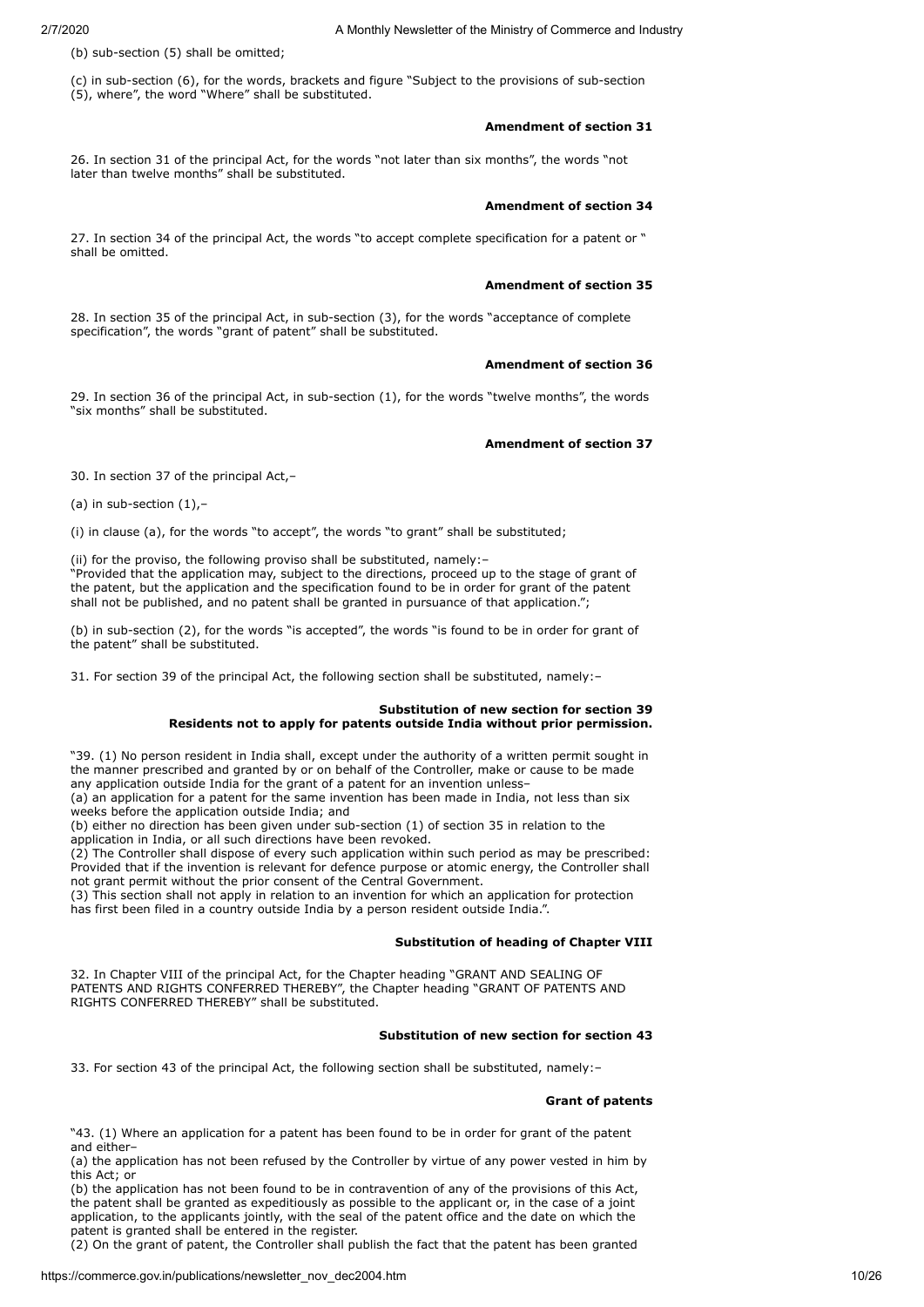and thereupon the application, specification and other documents related thereto shall be open for public inspection.".

### **Amendment of section 44**

34. In section 44 of the principal Act, for the word "sealed", at both the places where it occurs, the word "granted" shall be substituted.

## **Amendment of section 45**

35. In section 45 of the principal Act, in sub-section (3), for the words "the date of advertisement of the acceptance of the complete specification", the words "the date of publication of the application" shall be substituted.

## **Amendment of section 48**

36. In section 48 of the principal Act, the proviso shall be omitted.

## **Amendment of section 52**

37. In section 52 of the principal Act,–

(a) in sub-section  $(1),$ -

(i) for the opening words "Where a patent has been revoked", the words and figures "Where the patent has been revoked under section 64" shall be substituted;

(ii) for the word, "court", wherever it occurs, the words "Appellate Board or court" shall be substituted;

(b) in sub-section (2), for the word "court", occurring at both the places, the words "Appellate Board or court" shall be substituted.

## **Amendment of section 53**

38. In section 53 of the principal Act,–

(a) after sub-section (1), the following Explanation shall be inserted, namely:– "Explanation.–For the purposes of this sub-section, the term of patent in case of International applications filed under the Patent Cooperation Treaty designating India, shall be twenty years from the international filing date accorded under the Patent Cooperation Treaty.";

(b) in sub-section (2), for the words "or within that period as extended under this section", the words "or within such extended period as may be prescribed" shall be substituted;

(c) sub-section (3) shall be omitted.

## **Amendment of section 54**

39. In section 54 of the principal Act,–

(a) in sub-section (3), for the words "complete specification", occurring at both the places, the word "application" shall be substituted;

(b) for sub-section (4), the following sub-section shall be substituted, namely:–  $^{\prime\prime}(4)$  A patent of addition shall not be granted before grant of the patent for the main invention.".

## **Amendment of section 57**

40. In section 57 of the principal Act,–

(a) for sub-section (3), the following sub-section shall be substituted, namely:–  $(3)$  Any application for leave to amend an application for a patent or a complete specification or a document related thereto under this section made after the grant of patent and the nature of the proposed amendment may be published.";

(b) in sub-section  $(4)$ ,-

(i) for the word "advertised", the word "published" shall be substituted;

(ii) for the word "advertisement", the word "publication" shall be substituted;

(c) for sub-section (6), the following sub-section shall be substituted, namely:–

"(6) The provisions of this section shall be without prejudice to the right of an applicant for a patent to amend his specification or any other document related thereto to comply with the directions of the Controller issued before the grant of a patent.".

## **Substitution of new section for section 58**

41. For section 58 of the principal Act, the following section shall be substituted, namely:–

**Amendment of specification before Appellate Board or High Court**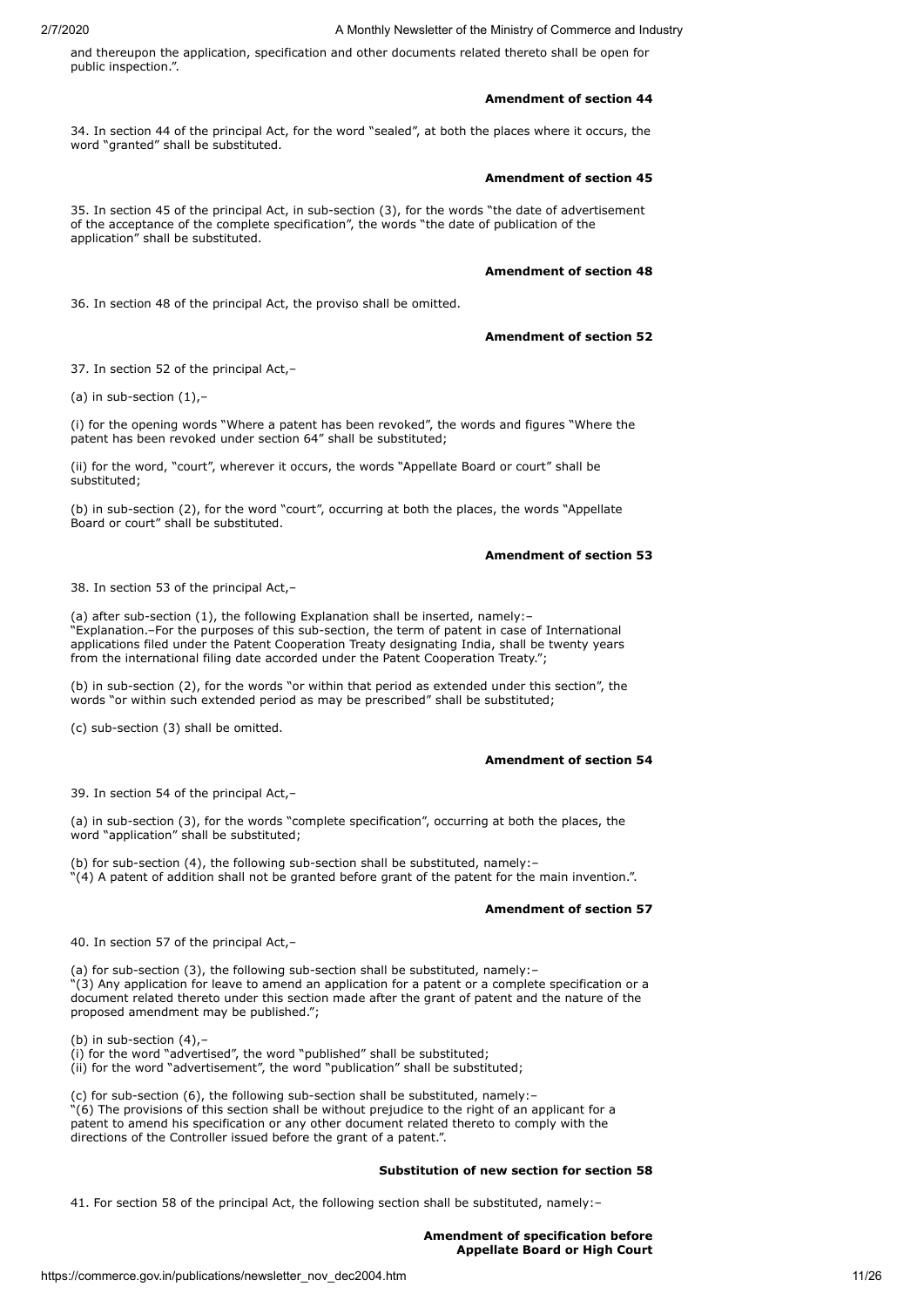"58. (1) In any proceeding before the App0ellate Board or the High Court for the revocation of a patent, the Appellate Board or the High Court, as the case may be, may, subject to the provisions contained in section 59, allow the patentee to amend his complete specification in such manner and subject to such terms as to costs, advertisement or otherwise, as the Appellate Board or the High Court may think fit, and if, in any proceedings for revocation, the Appellate Board or the High Court decides that the patent is invalid, it may allow the specification to be amended under this section instead of revoking the patent.

(2) Where an application for an order under this section is made to the Appellate Board or the High Court, the applicant shall give notice of the application to the Controller, and the Controller shall be entitled to appear and be heard, and shall appear if so directed by the Appellate Board or the High Court.

(3) Copies of all orders of the Appellate Board or the High Court allowing the patentee to amend the specification shall be transmitted by the Appellate Board or the High Court to the Controller who shall, on receipt thereof, cause an entry thereof and reference thereto to be made in the register.".

#### **Amendment of section 59**

42. In section 59 of the principal Act, for sub-section (2), the following subsection shall be substituted, namely:–

"(2) Where after the date of grant of patent any amendment of the specification or any other documents related thereto is allowed by the Controller or by the Appellate Board or the High Court, as the case may be,–

(a) the amendment shall for all purposes be deemed to form part of the specification along with other documents related thereto;

(b) the fact that the specification or any other documents related thereto has been amended shall be published as expeditiously as possible; and

(c) the right of the applicant or patentee to make amendment shall not be called in question except on the ground of fraud.".

## **Amendment of section 60**

43. In section 60 of the principal Act, in sub-section (1), for the words, brackets and figures "prescribed period or within that period as extended under sub-section (3) of section 53", the words, figures and brackets "period prescribed under section 53 or within such period as may be allowed under sub-section (4) of section 142" shall be substituted.

## **Amendment of section 61**

44. In section 61 of the principal Act, in sub-section (1), for the words "advertise the application", the words "publish the application" shall be substituted.

## **Amendment of section 62**

45. In section 62 of the principal Act,–

(a) in sub-section (1), for the word "advertisement", the word "publication" shall be substituted;

(b) in sub-section (2), for the words "date of the advertisement", the words "date of publication" shall be substituted.

## **Amendment of section 63**

46. In section 63 of the principal Act,–

(a) in sub-section (2), for the word "advertise", the word "publish" shall be substituted;

(b) in sub-section (3), for the words "such advertisement", the words "such publication" shall be substituted.

#### **Amendment of section 64**

47. In section 64 of the principal Act, in sub-section (1), for the words "on the petition of any person interested or of the Central Government or on a counterclaim in a suit for infringement of the patent, be revoked by the High Court", the words "be revoked on a petition of any person interested or of the Central Government by the Appellate Board or on a counter-claim in a suit for infringement of the patent by the High Court" shall be substituted.

## **Substitution of new section for section 65**

48. For section 65 of the principal Act, the following section shall be substituted, namely:– **33 of 1962**

> **Revocation of patent or amendment of complete specification on directions from Government in cases relating to atomic energy**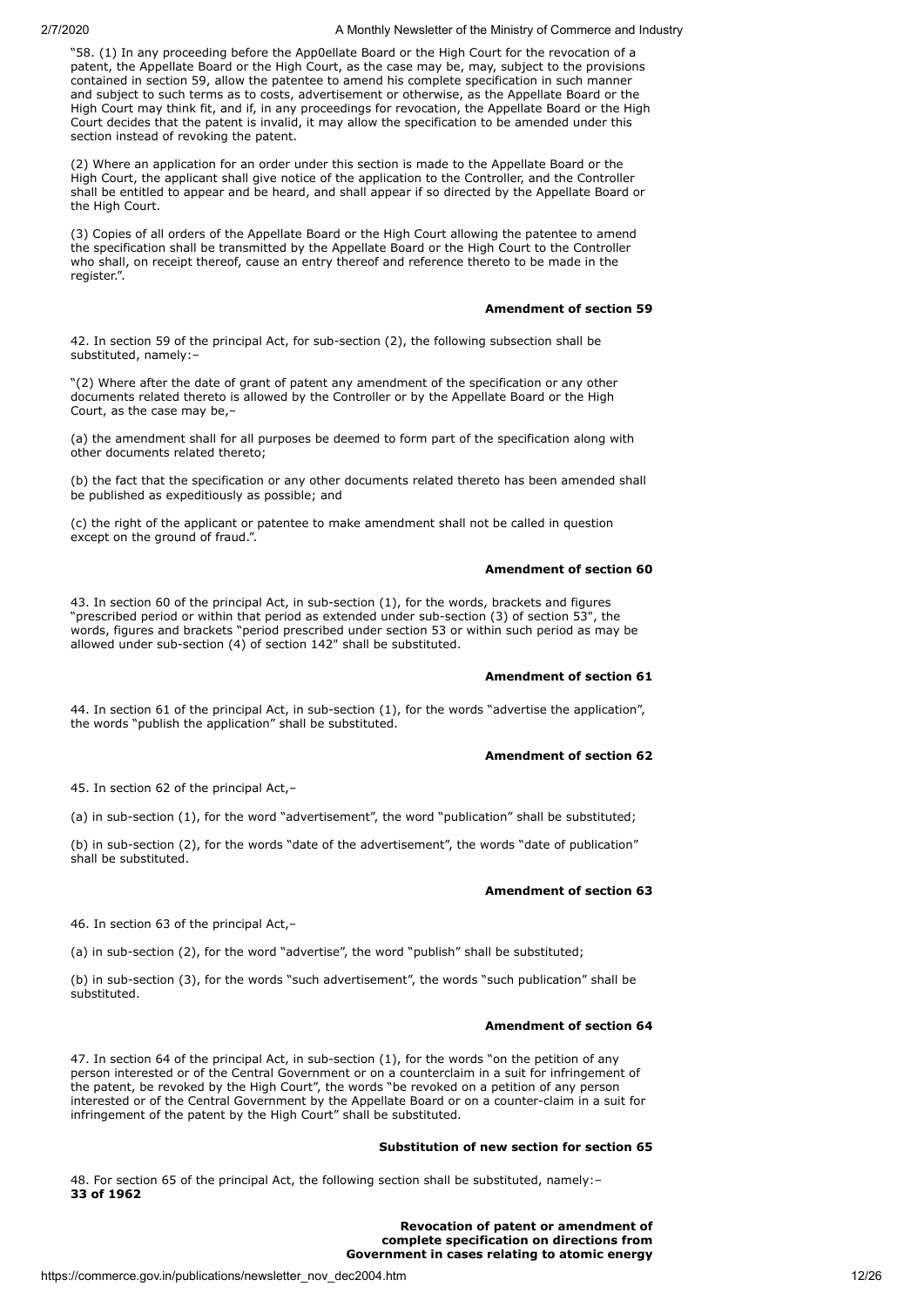. "65. (1) Where at any time after grant of a patent, the Central Government is satisfied that a patent is for an invention relating to atomic energy for which no patent can be granted under subsection (1) of section 20 of the Atomic Energy Act, 1962, it may direct the Controller to revoke the patent, and thereupon the Controller, after giving notice, to the patentee and every other person whose name has been entered in the register as having an interest in the patent, and after giving them an opportunity of being heard, may revoke the patent.

(2) In any proceedings under sub-section (1), the Controller may allow the patentee to amend the complete specification in such manner as he considers necessary instead of revoking the patent.".

#### **Substitution of new section for section 68**

49. For section 68 of the principal Act, the following section shall be substituted, namely:–

## **Assignments, etc., not to be valid unless in writing and duly executed.**

"68. An assignment of a patent or of a share in a patent, a mortgage, licence or the creation of any other interest in a patent shall not be valid unless the same were in writing and the agreement between the parties concerned is reduced to the form of a document embodying all the terms and conditions governing their rights and obligations and duly executed.".

#### **Amendment of section 74**

50. In section 74 of the principal Act, for sub-section (2), the following subsection shall be substituted, namely:–

"(2) The Central Government may, by notification in the Official Gazette, specify the name of the Patent Office.".

#### **Amendment of section 78**

51. In section 78 of the principal Act,–

(a) in sub-section (4), for the word "advertised", the word "published" shall be substituted;

(b) in sub-section (5), for the words "such advertisement", the words "such publication" shall be substituted.

#### **Amendment of section 87**

52. In section 87 of the principal Act, in sub-section (1), for the words "shall advertise the application in the Official Gazette", the words "shall publish the application in the official journal" shall be substituted.

#### **Amendment of section 90**

53. In section 90 of the principal Act, in sub-section (1), for clause (vii), the following shall be substituted, namely: –

"(vii) that in the case of semi-conductor technology, the licence granted is to work the invention for public non-commercial use or to remedy a practice determined after judicial or administrative process to be anti-competitive;

(viii) that the licence is granted with a predominant purpose of supplying in the Indian market: Provided that the licensee may also export the patented product in accordance with section 92A:

Provided further that in case the licence is granted to remedy a practice determined after judicial or administrative process to be anti-competitive, the licensee shall be permitted to export the patented product.".

#### **Insertion of new section 92A**

54. After section 92 of the principal Act, the following section shall be inserted, namely:–

#### **Compulsory licence for export of patented pharmaceutical products in certain exceptional circumstances.**

"92A. (1) Compulsory licence shall be available for manufacture and exportof patented pharmaceutical products to any country having insufficient or no manufacturing capacity in the pharmaceutical sector for the concerned product to address public health problems, provided compulsory licence has been granted by such country.

(2) The Controller shall, on receipt of an application in the prescribed manner, grant a compulsory licence solely for manufacture and export of the concerned pharmaceutical product to such country under such terms and conditions as may be specified and published by him.

(3) The provisions of sub-sections (1) and (2) shall be without prejudice to the extent to which pharmaceutical products produced under a compulsory license can be exported under any other provision of this Act.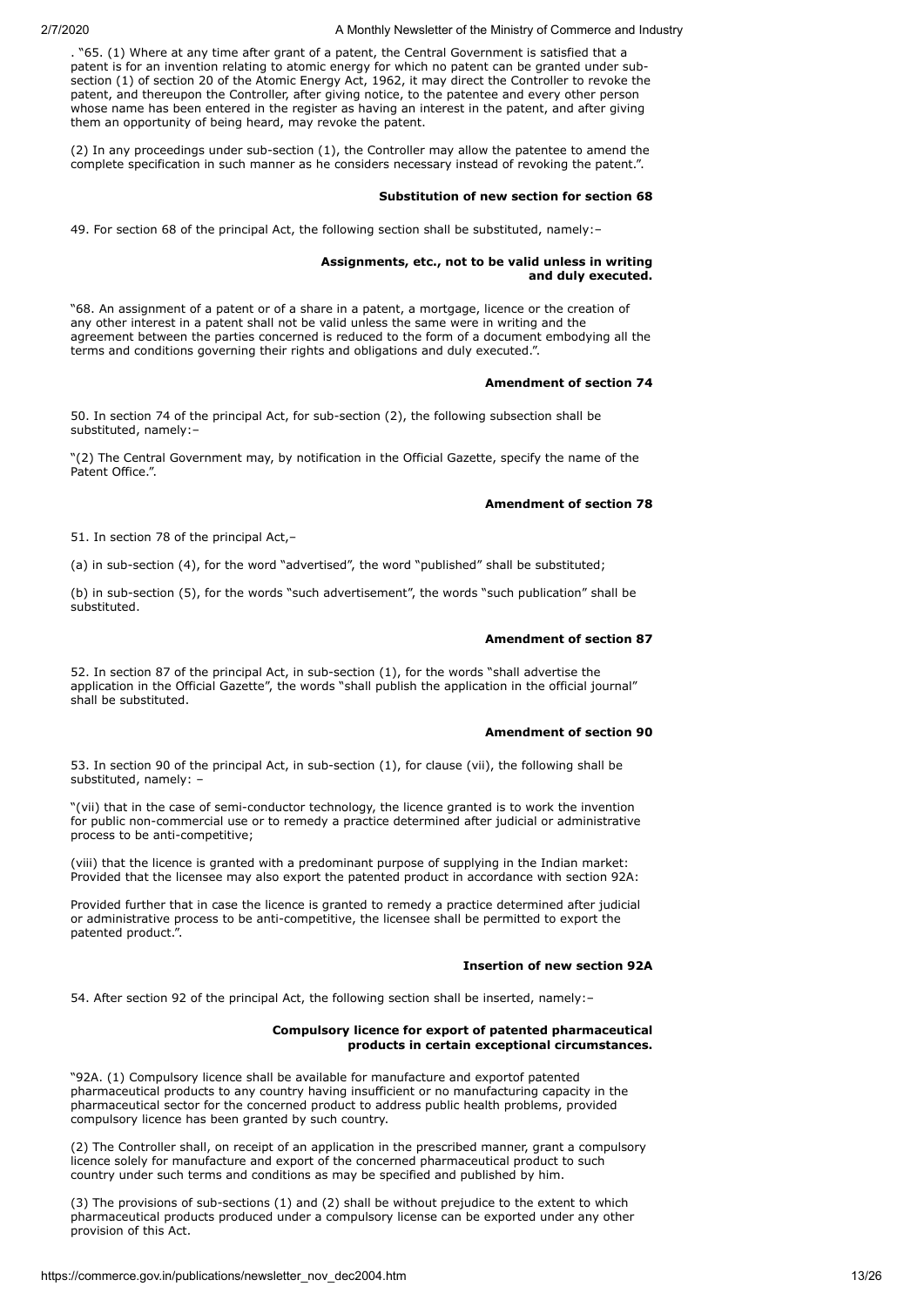Explanation.–For the purposes of this section, 'pharmaceutical products' means any patented product, or product manufactured through a patented process, of the pharmaceutical sector needed to address public health problems and shall be inclusive of ingredients necessary for their manufacture and diagnostic kits required for their use.".

## **Amendment of section 100**

55. In section 100 of the principal Act, in sub-section (3), for the words "the acceptance of the complete specification in respect of the patent", the words "grant of the patent" shall be substituted.

Amendment of section 105

56. In section 105 of the principal Act, in sub-section (4), for the words "after the date of advertisement of acceptance of the complete specification of a patent", the words "after the publication of grant of a patent" shall be substituted.

## **Amendment of section 107A**

57. In section 107A of the principal Act,-

(a) in clause (a),–

(i) for the words "using or selling", the words "using, selling or importing" shall be substituted;

(ii) for the words "use or sale," the words "use, sale or import" shall be substituted;

(b) in clause (b), for the words "who is duly authorised by the patentee to sell or distribute the product", the words "who is duly authorised under the law to produce and sell or distribute the product" shall be substituted.

## **Amendment of section 113**

58. In section 113 of the principal Act,–

(a) for sub-section (1), the following sub-section shall be substituted, namely:–

"(1) If in any proceedings before the Appellate Board or a High Court for the revocation of a patent under section 64 and section 104, as the case may be, the validity of any claim of a specification is contested and that claim is found by the Appellate Board or the High Court to be valid, the Appellate Board or the High Court may certify that the validity of that claim was contested in those proceedings and was upheld.";.

(b) for sub-section (3), the following sub-section shall be substituted, namely:– "(3) Nothing contained in this section shall be construed as authorising the courts or the Appellate Board hearing appeals from decrees or orders in suits for infringement or petitions for revocation, as the case may be, to pass orders for costs on the scale referred to therein.". **38 of 2002**

#### **Amendment of section 116**

59. In section 116 of the principal Act [as substituted by section 47 of the Patents (Amendment) Act, 2002], in sub-section (2), clause (c) shall be omitted.

## **Amendment of section 117A**

60. In section 117A of the principal Act [as inserted by section 47 of the Patents (Amendment) Act, 2002], in sub-section (2), for the words and figures

"section 20, section 25, section 27, section 28", the words, figures and brackets

"section 20, sub-sections (5) of section 25, section 28" shall be substituted.

### **Amendment of section 117D**

61. In section 117D of the principal Act [as inserted by section 47 of the Patents (Amendment) Act, 2002], in sub-section (1), for the words, "for rectification of the register", the words and figures "for revocation of a patent before the Appellate Board under section 64 and an application for rectification of the register" shall be substituted.". *38 of 2002*

#### **Substitution of new section for section 117G**

62. For section 117G of the principal Act [as inserted by the Patents (Amendment) Act, 2002], the following section shall be substituted, namely:– 38 of 2002.

## **Transfer of pending proceedings to Appellate Board**

"117G. All cases of appeals against any order or decision of the Controller and all cases pertaining to revocation of patent other than on a counter-claim in a suit for infringement and rectification of register pending before any High Court, shall be transferred to the Appellate Board from such date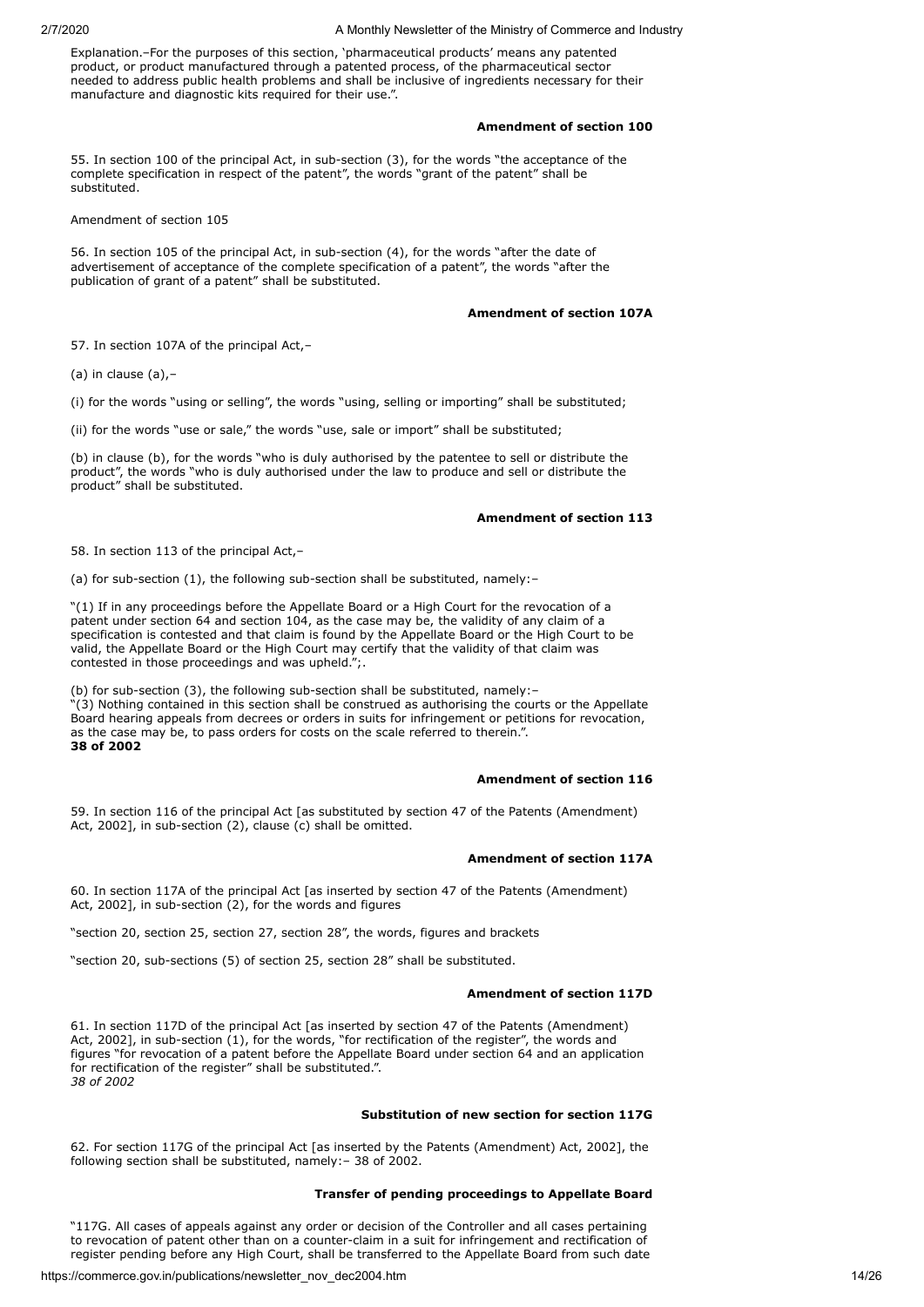as may be notified by the Central Government in the Official Gazette and the Appellate Board may proceed with the matter either de novo or from the stage it was so transferred."

#### **Amendment of section 120**

63. In section 120 of the principal Act, for the words, "ten thousand rupees", the words "one lakh rupees" shall be substituted.

#### **Amendment of section 122**

64. In section 122 of the principal Act, in sub-section (1), for the words, "twenty thousand rupees", the words "ten lakh rupees" shall be substituted.

## **Amendment of section 123**

65. In section 123 of the principal Act, for the words, "ten thousand rupees in the case of a first offence and forty thousand rupees", the words "one lakh rupees in the case of a first offence and five lakh rupees" shall be substituted.

## **Amendment of section 126**

66. In section 126 of the principal Act,–

(a) in sub-section (1), in clause (c), sub-clause (i) shall be omitted; *38 of 2002*

(b) in sub-section (2), for the words, brackets and figures "the Patents (Amendment) Act, 2002", the words, "the Patents (Amendment) Ordinance, 2004" shall be substituted.

## **Substitution of new section for section 133 Convention countries**

67. For section 133 of the principal Act, the following section shall be substituted, namely:–

"133. Any country, which is a signatory or party or a group of countries, union of countries or intergovernmental organizations which are signatories or parties to an international, regional or bilateral treaty, convention or arrangement to which India is also a signatory or party and which affords to the applicants for patents in India or to citizens of India similar privileges as are granted to their own citizens or citizens to their member countries in respect of the grant of patents and protection of patent rights shall be a convention country or convention countries for the purposes of this Act.".

#### **Amendment of section 135**

68. In section 135 of the principal Act, after sub-section (2), the following subsection shall be inserted, namely:–

"(3) In case of an application filed under the Patent Cooperation Treaty designating India and claiming priority from a previously filed application in India, the provisions of sub-sections (1) and (2) shall apply as if the previously filed application were the basic application: Provided that a request for examination under section 11B shall be made only for one of the applications filed in India.".

#### **Amendment of section 138**

69. In section 138 of the principal Act, for sub-section (1), the following subsection shall be substituted, namely:–

"(1) Where a convention application is made in accordance with the provisions of this Chapter, the applicant shall furnish, when required by the Controller, in addition to the complete specification, copies of the specifications or corresponding documents filed or deposited by the applicant in the patent office of the convention country as referred to in section 133 verified to the satisfaction of the Controller, within the prescribed period from the date of communication by the Controller.".

## **Amendment of section 142**

70. In section 142 of the principal Act, in sub-section (4), for the words, "the complete specification", the words, "the application" shall be substituted.

## **Substitution of new section for section 143**

71. For section 143 of the principal Act, the following section shall substituted, namely:-

#### **Restrictions upon publication of specification**

"143. Subject to the provisions of Chapter VII, an application for a patent, and any specification filed in pursuance thereof, shall not, except with the consent of the applicant, be published by the Controller before the expiration of the period prescribed under sub-section (1) of section 11A or before the same is open to public inspection in pursuance of sub-section (3) of section 11A or section 43.".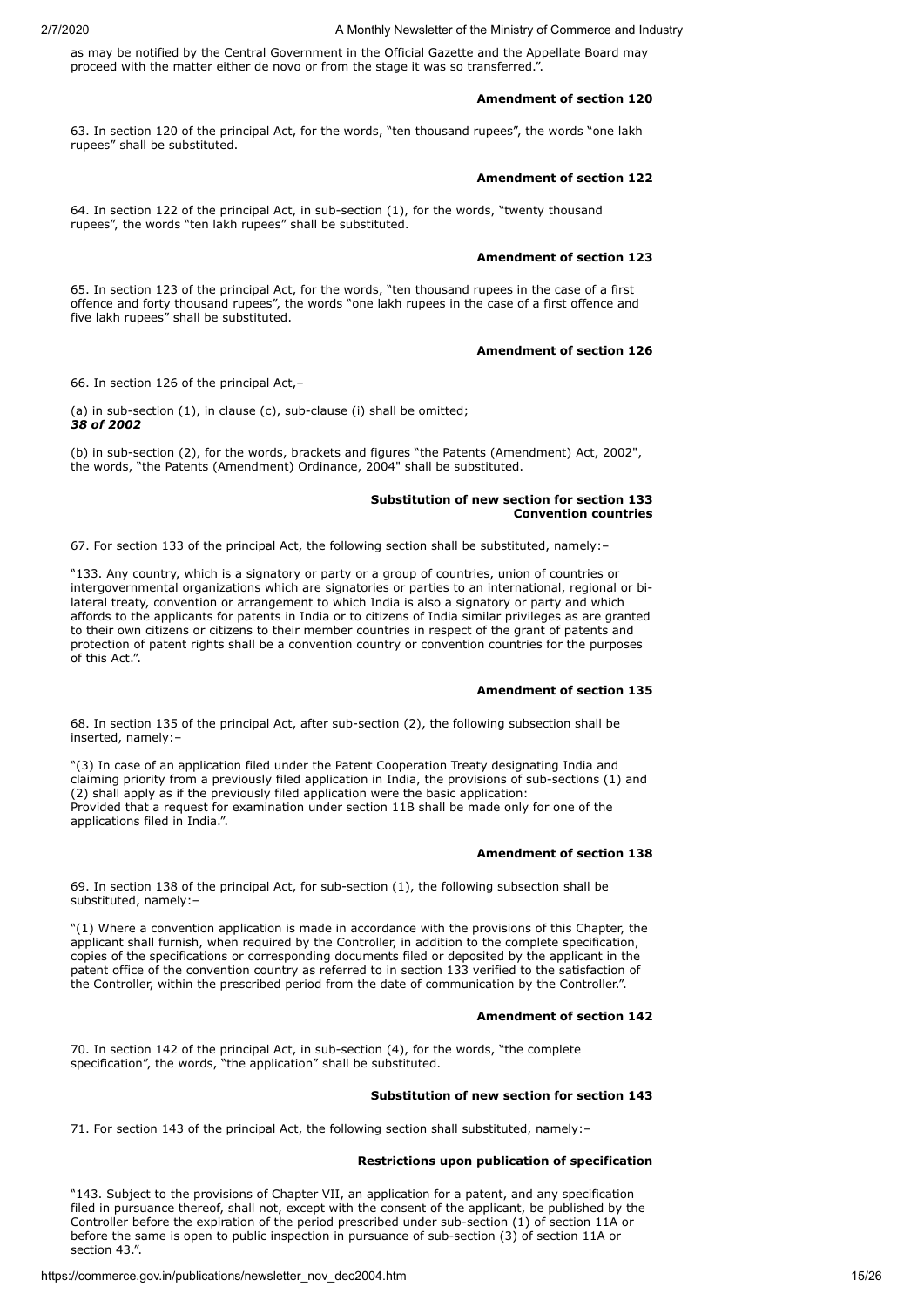## **Substitution of new section for section 145**

72. For section 145 of the principal Act, the following section shall substituted, namely:–

## **Publication of official journal**

"145. The Controller shall publish periodically an official journal which shall contain such information as may be required to be published by or under the provisions of this Act or any rule made thereunder.".

## **Amendment of section 151**

73. In section 151 of the principal Act,-

(a) in sub-section (1), for the words, "the High Court", occurring at the places, the words "the High Court or the Appellate Board" shall be substituted;

(b) in sub-section (3), for the word "courts", the words "Appellate Board or the courts, as the case may be," shall be substituted.

#### **Omission of section 152**

74. Section 152 of the principal Act shall be omitted.

#### **Amendment of section 159**

75. In section 159 of the principal Act,–

(i) in sub-section (2),–

(a) for clauses (ia) and (ib), the following clauses shall be substituted, namely:– "(ia) the period which the Controller may allow for filing of statement and undertaking for in respect of applications under sub-section (1), the period within which the details relating to processing of applications may be filed before the Controller and the details to be furnished by the applicant to the Controller under sub-section (2) of section 8;

(ib) the period within which a reference to the deposit of materials shall be made in the specification under sub-clause (A) of clause (ii) of the proviso to sub-section (4) of section 10; (ic) the period for which application for patent shall not be open to the public under sub-section (1) and the manner in which the applicant may make a request to the Controller to publish his application under subsection

(2) of section 11A;

(id) the manner of making the request for examination for an application for patent and the period within which such examination shall be made under sub-sections (1) and (3) of section 11B; (ie) the manner in which an application for withdrawal of an application for grant of a patent shall be made and the period within which a request for examination from the date of revocation of secrecy directions shall be made under the proviso to sub-section (4) of section 11B.";

(b) in clause (ii), for the word "advertised", the words "published" shall be substituted;

(c) for clause (v), the following clauses shall be substituted, namely:–

"(v) the manner in which and the period within which the Controller shall consider and dispose off a representation under sub-section (1) of section 25; (va) the period within which the Controller is required to dispose off an application under section 39;";

(ii) in sub-section (3), the following proviso shall be added at the end, namely:– "Provided that the Central Government may, if it is satisfied that circumstances exist which render it practically not possible to comply with such condition of previous publication, dispense with such compliance.".

#### **Omission of section 163**

76. Section 163 of the principal Act shall be omitted. 20

#### **Transitional provision**

77. (1) Notwithstanding the omission of Chapter IVA of the principal Act by section 21 of this Ordinance, every application for the grant of exclusive marketing rights filed under that Chapter before the 1st day of January, 2005, in respect of a claim for a patent covered under sub-section (2) of section 5 of the principal Act, such application shall be deemed to be treated as a request for examination for grant of patent under sub-section (3) of section 11B the principal Act, as amended by this Ordinance.

(2) Every exclusive right to sell or distribute any article or substance in India granted before the 1st day of January, 2005 shall continue to be effective with the same terms and conditions on which it was granted.

(3) Without prejudice to any of the provisions of the principal Act, the applications in respect of which exclusive rights have been granted before the 1st day of January, 2005 shall be examined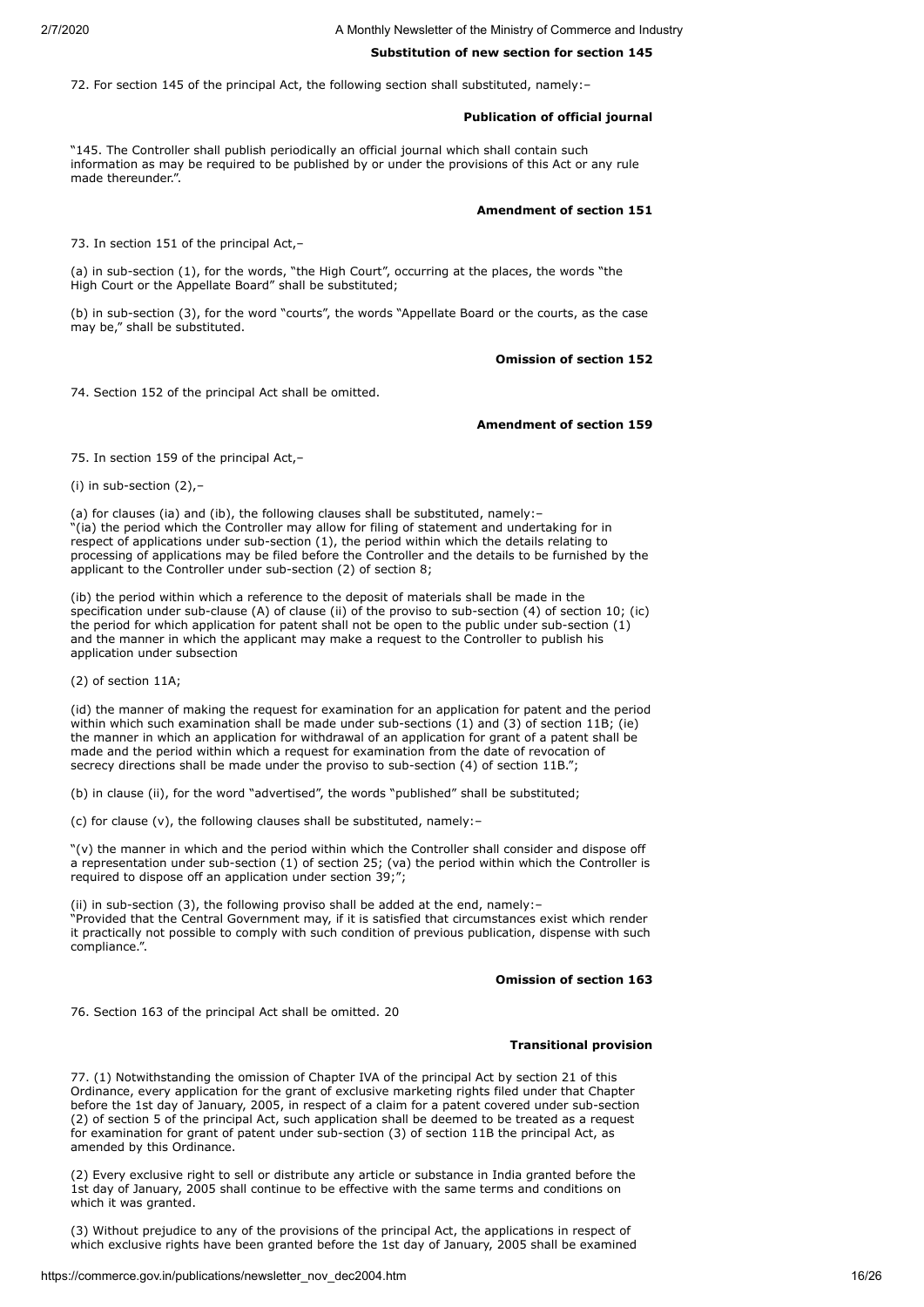for the grant of patent immediately on the commencement of this Ordinance.

(4) All suits relating to infringement of the exclusive right granted before 1st day of January, 2005 shall be dealt with in the same manner as if they were suits concerning infringement of patents under Chapter XVIII of the principal Act.

(5) The examination and investigation required as carried out for the grant of exclusive right shall not be deemed in any way to warrant the validity of any grant of exclusive right to sell or distribute, and no liability shall be incurred by the Central Government or any officer thereof by reason of, or in connection with, any such examination or investigation or any report or other proceedings consequent thereon.

> **A.P.J.ABDUL KALAM** President.

**T.K.VISWANATHAN** Secy. to the Govt. of India.

# <span id="page-16-0"></span>**PREPAREDNESS OF INDIAN TEXTILE INDUSTRY FOR THE POST-MFA REGIME**

NEW INVESTMENT OF Rs.50,000 CRORE IN LAST FIVE YEARS – INCREASED ORDERS FOR INDUSTRY – CAPACITIES FULLY BOOKED UPTO APRIL 2005

The mood in the Indian textile industry in anticipation of the phase-out of the quota regime of the multi-fibre arrangement (MFA) is upbeat with **new investment flowing in and increased orders for the industry as a result of which capacities are fully booked up to April 2005.**

As a result of various initiatives taken by the government, there has been **new investment of Rs.50,000 crore in the textile industry in the last five years. Nine textile majors invested Rs.2,600 crore and plan to invest another Rs.6,400 crore. Further, India's cotton production increased by 57% over the last five years; and 3 million additional spindles and 30,000 shuttle-less looms were installed.** The industry expects investment of Rs.1,40,000 crore in this sector in the post-MFA phase. A Vision 2010 for textiles formulated by the government after intensive interaction with the industry and Export Promotion Councils to capitalise on the upbeat mood **aims to increase India's share in world's textile trade from the current 4% to 8% by 2010 and to achieve export value of US \$ 50 billion by 2010. This has been indicated in the presentation made to the Prime Minister on December 14 last evening, which was attended by Mr. Kamal Nath, Union Minister of Commerce & Industry and Mr. Shanker Sinh Vaghela, Union Minister of Textiles.**

Vision 2010 for textiles envisages growth in Indian textile economy from the current US \$ 37 billion to \$ 85 billion by 2010; creation of 12 million new jobs in the textile sector; and modernisation and consolidation for creating a globally competitive textile industry.

There will be **opportunities as well as challenges for the Indian textile industry in the post-MFA era.** But India has natural advantages which can be capitalised on viz., strong raw material base – cotton, man-made fibres, jute, silk; large production capacity (spinning – 21% of world capacity and weaving – 33% of world capacity but of low technology); vast pool of skilled manpower; entrepreneurship; flexibility in production process; and long experience with US/EU (European Union). At the same time, there are constraints relating to fragmented industry, constraints of processing, quality of cotton, concerns over power cost, labour reforms and other infrastructural constraints and bottlenecks. Several initiatives have already been taken by the government to overcome some of these concerns including rationalisation of fiscal duties; technology upgradation through the Technology Upgradation Fund Scheme (TUFS); setting up of Apparel Parks; and liberalisation of restrictive regulatory practices.

 $\triangle$  Top

# <span id="page-16-1"></span>**KAMAL NATH SAYS INDIA WILL RESIST NEW FORMS OF PROTECTIONISM IN POST-MFA era**

## **INDIA ECONOMIC SUMMIT ON INTERNATIONAL TRADE**

Mr. Kamal Nath, Union Minister of Commerce and Industry, has said that India will resist pressures for any new form of protectionism in the world textile trade following the phase-out of quotas under the multi-fibre arrangement (MFA) and the expiry of the Agreement on Textiles and Clothing three weeks from now, with effect from 1/1/2005.

Addressing the India economic Summit Plenary Session on International Trade: A New Voice of Emerging Markets, organised by the CII and the World Economic Forum in New Delhi on December 6, 2004, **Mr. Kamal Nath sounded a note of caution on the post-MFA scenario, saying that "the expiry of Agreement on Textiles & Clothing three weeks from now does not ensure that protectionism will disappear from that date. While developing countries poise**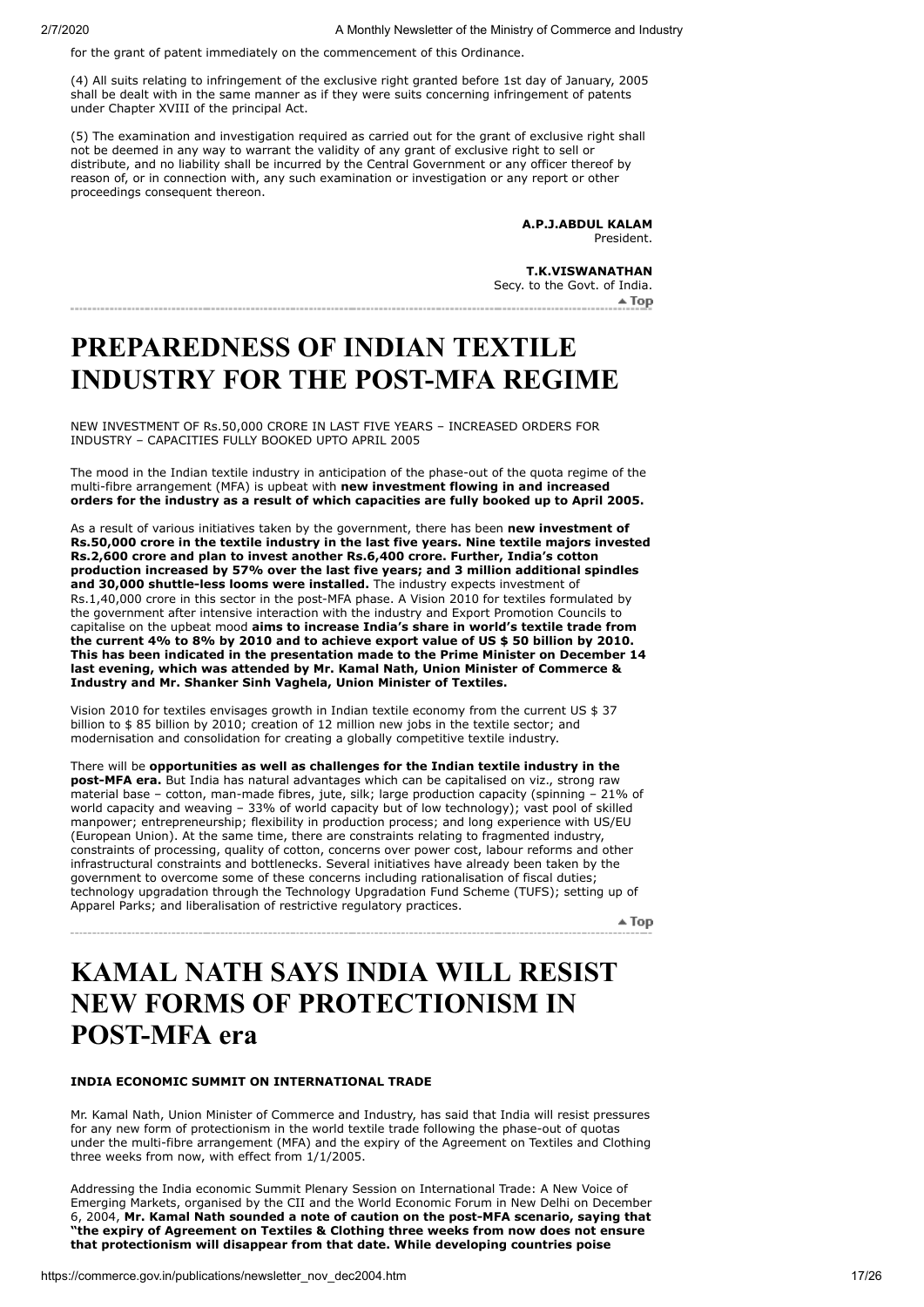**themselves to fully exploit the opportunities that will open up before them, there are forces at work to negate this of course, we shall not allow it. There is a need to consolidate gains achieved thus far and be vigilant on the emerging trade policy conditions to collectively resist pressure for any new form of protectionism in this sector".**

On foreign direct investment (FDI), Mr. Kamal Nath emphasised that India welcomed **FDI both as a source of capital as well as a vehicle for technology transfer.** "The scarcity of capital in developing countries is of course there – but what is an even more cogent reason for welcoming FDI, in my opinion, is the fact that FDI is a major source of skills upgradation and technology transfer. I am a firm believer that technology alone can enable developing countries to do the 'catching up' that could leapfrog them into the frontiers of progress", he said. Stating that India was both demandeur of technology as well as a supplier of it, Mr. Kamal Nath announced that government was in the process of preparing a new Technology Transfer Policy, aimed at attracting the state-of-the-art technology.

Referring to issues that concern India in the WTO, Mr. Kamal Nath said these included the multilateralism vis-à-vis regionalism debate, the issue of distortions in international trade, especially agriculture, emergence of non-tariff barriers to occupy the space being vacated by tariff barriers on account of the implementation of Uruguay Round commitments by countries, issues relating to tariff peaks and tariff escalations and access restrictions on services export, among other things.

Underlining the India's comparative advantages in the Services sector, Mr. Kamal Nath said "there is **need to enable service providers to supply services in overseas markets either from remote locations (Mode 1) or through the temporary movement of service personnel (Mode 4). We shall be working towards this in the ongoing WTO negotiations".** The political backlash against outsourcing in developed countries was misplaced, he said, adding that "this signals an inclination to protectionism which is unfortunate".

"India attaches prime importance to the multilateral trading system… but we also see a role for regional FTAs…. We hope SAFTA (SAARC Free Trade Area) will come into existence from 1st January, 2006…. **The negotiations for a Preferential Trade Arrangement (PTA) with Mercosur countries of Latin America are complete…… We also hope to have something with SACU (Southern African Customs Union) of South Africa in the near future", he said.**

 $\triangle$  Top

## <span id="page-17-0"></span>**MFA PHASE-OUT FROM 1ST JANUARY 2005 – MAJOR TEXTILE EXPORTING DEVELOPING COUNTRIES TO GAIN : OECD REPORT**

**Developing countries with both textile and clothing capacity may be able to prosper in the new competitive environment when the textile quota regime of quantitative import restrictions under the multi-fibre arrangement (MFA) comes to an end two days from now – with effect from 1st January,** 2005 under the World Trade Organisation (WTO) Agreement on Textiles and Clothing, putting an end to a complex trade regime built up over decades, according to an OECD (Organisation for Economic Cooperation and Development) policy paper titled "A New World Map in Textiles and Clothing: Adjusting to Change". **As a result, the textile industry in developed countries will face intensified competition in both their export and domestic markets.** The migration of textile capacity will nevertheless be influenced by objective competitive factors and will be hampered by the presence of distorting domestic measures and weak domestic infrastructure in several developing and least developed countries.

**The elimination of quota restriction will open the way for the most competitive developing countries to develop stronger clusters of textile expertise, enabling them to handle all stages of the production chain from growing natural fibres to producing finished clothing,** the paper says, adding that the recent surge in China's imports of up-to-date textile and clothing machinery bears witness to this trend and points to the future sources of textile and clothing production and exports.

Emphasising the **need for shifting industrial expertise in textile sector towards service related skills,** the OECD paper says that while low wages can still give developing countries a competitive edge in world markets, time factors now play a far more crucial role in determining international competitiveness. Developing countries that can offer low-wage workers for sewing garments or seat covers together may have a comparative advantage over developed countries for that one stage of the assembly process, **but that does not necessarily translate into a comparative advantage in the management of the entire supply chain when no export restrictions apply. Countries that aspire to maintain an export-led strategy in textiles and clothing need to complement their cluster of expertise in manufacturing by developing their expertise in the higher value-added service segments of the supply chain such as design, sourcing or retail distribution. To pursue these avenues, national suppliers need to place greater emphasis on education and training of services-related skills and to encourage the establishment of joint structures where domestic suppliers can share market knowledge and offer more integrated solutions to prospective buyers.**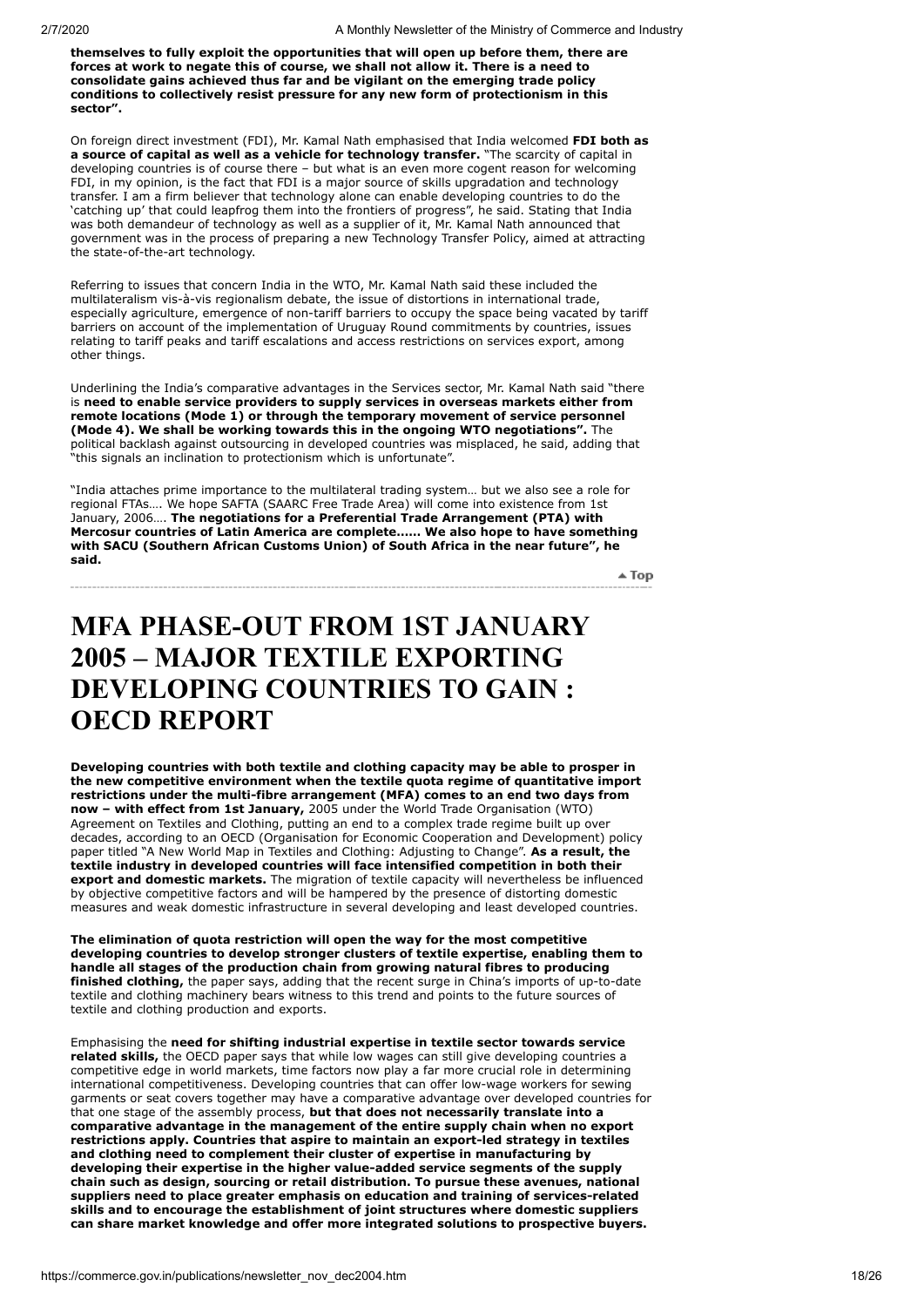Further, the textile industry is undergoing a major reorientation towards non-clothing applications of textiles, known as technical textiles, which are growing roughly at twice rate of textiles for clothing applications and now account for more than half of total textile production. The processes involved in producing technical textiles require expensive equipments and skilled workers and are, for the moment, concentrated in developed countries. Technical textiles have many applications including bed sheets; filtration and abrasive materials; furniture and healthcare upholstery; thermal protection and blood-absorbing materials; seatbelts; adhesive tape, and multiple other specialized products and applications.

The textile and clothing industries provide employment for tens of million of people, primarily in developing countries, and accounted for US \$ 350 billion in merchandise exports in 2002, or 5.6% of the world total, the paper adds.

 $\triangle$  Top

## <span id="page-18-0"></span>**Parliament Briefs**

## **Amendment in patent Bill**

Under the TRIPS agreement of WTO Agreement, India has an obligation to amend the Patents Act, 1970 to provide for product patent protection in all fields of technology with effect from January 01, 2005. In order to indentify the elements of the proposed amendments, Government undertook extensive and broadbased country-wide consultations involving different stakeholders, including all sections of the pharmaceutical industry. The Indian Pharmaceutical Alliance in its submission has suggested, inter alia, for retention of pre-grant opposition, no patents to polymorphs, hydrates, isomers, metabolites etc. All views and concerns will be taken into consideration suitably before finalising the said amendment.

#### **WTO Agreement on Life Saving Drugs**

The Doha Declaration on the TRIPS Agreement and Public Health recognised that the TRIPS Agreement does not and should not prevent Members from taking measures to protect public health. It reffirmed the right of WTO Members to use, to the full, the provisions in the TRIPS Agreement which provide flexibility for this purpose. The Declaration recognised that these facilities include the right of each Member to grant Compulsory license and the freedom to determine the grounds upon which such license is granted, the right to determine what constitutes a national emergency or other circumstances of extreme urgency and the freedom to establish its own regime for exhaustion of intellectual property rights. Paragraph 6 of the Doha Declaration recognized difficulties of WTO Members with insufficient or no manufacturing capacities in the Pharmaceutical sector in making effective use of compulsory licensing under the TRIPS Agreement and instructed the Council for TRIPS to find an expeditious solution to this problem. The General Council of the WTO took a Decision on 30 August 2003 for implementation of paragraph 6 of the Doha Declaration on the TRIPS Agreement and Public Health. The Decision allows manufacture and export of patented pharmaceutical products under a compulsory license to countries with limited or no manufacturing capacities in the pharmaceutical sector. This decision would enable countries with limited or no manufacturing capacities in the pharmaceutical sector to import pharmaceutical products at affordable prices. Customs duty on 126 life saving drugs/medicines (as per List 4 of the Notification) is nil vide Government of India Notification number 21/2002- Customs dated 1.3.2002 (against S.No.83 of the Notification).

## **Turmeric Patents**

Patents are sought and obtained by applicants/inventors, both Indian and foreign, in different countries to safegurad and promote their commercial and other interests. Such patents are granted under the sovereign prerogative of countries according of their respective patent laws and have territorial effect, that is they are effective only in the country of grant. In order to qualify for grant of patent in any country an invention, whether process or product, has to meet the criteria of patentability, namely, novelty inventiveness and industrial and industrial applicability. As patents are essentially private rights they are normally challenged, in accordance with the patent laws of the country concerned, by the person(s) whose interests are affected/jeopardized. As and when information is received about patents being obtained on certain items which are not considered patentable and which affect Indian interests, steps are taken to assess whether the grant of such patent can be challenged under the patent laws of the country concerned. Earlier a patent granted in the United States of America on the use of turmeric in wound healing was successfully challenged and was also cancelled by the Patent Office of the country concerned. Similarly, a patent on the fungicidal property of neem, granted in Europe, was successfully challenged. The claims of the patent on Basmati Ricelines and grains granted in the United States of America which had the potential of affecting India's commercial interest were also challenged. The said claims were subsequently cancelled by the United States Patent and Trademark Office and the title of the patent was also amended.

#### **Dairy Sector Suggests Re-Negotiations with WTO**

A number of measures for the dairy sector, including the renegotiation of the bound duty on imports of butter oil from 40 percent to 75 percent, have been proposed in memoranda and representations received from time to time and considered by the Government. The bound duty on imports of whole milk powder (WMP) and skimmed milk powder (SMP) have been increased from zero percent to 60 percent with a tariff rate quota of 10,000 MT per annum and an in-quota duty of 15 percent applicable on the two tariff lines 0402.10 and 0402.21 taken together. Additionally, the applied rate of duty on imports of butter oil has been increased to 40 percent. The Livestock Importation Act has also been amended requiring a Sanitary Import Permit on imports of a number of livestock products, including dairy products.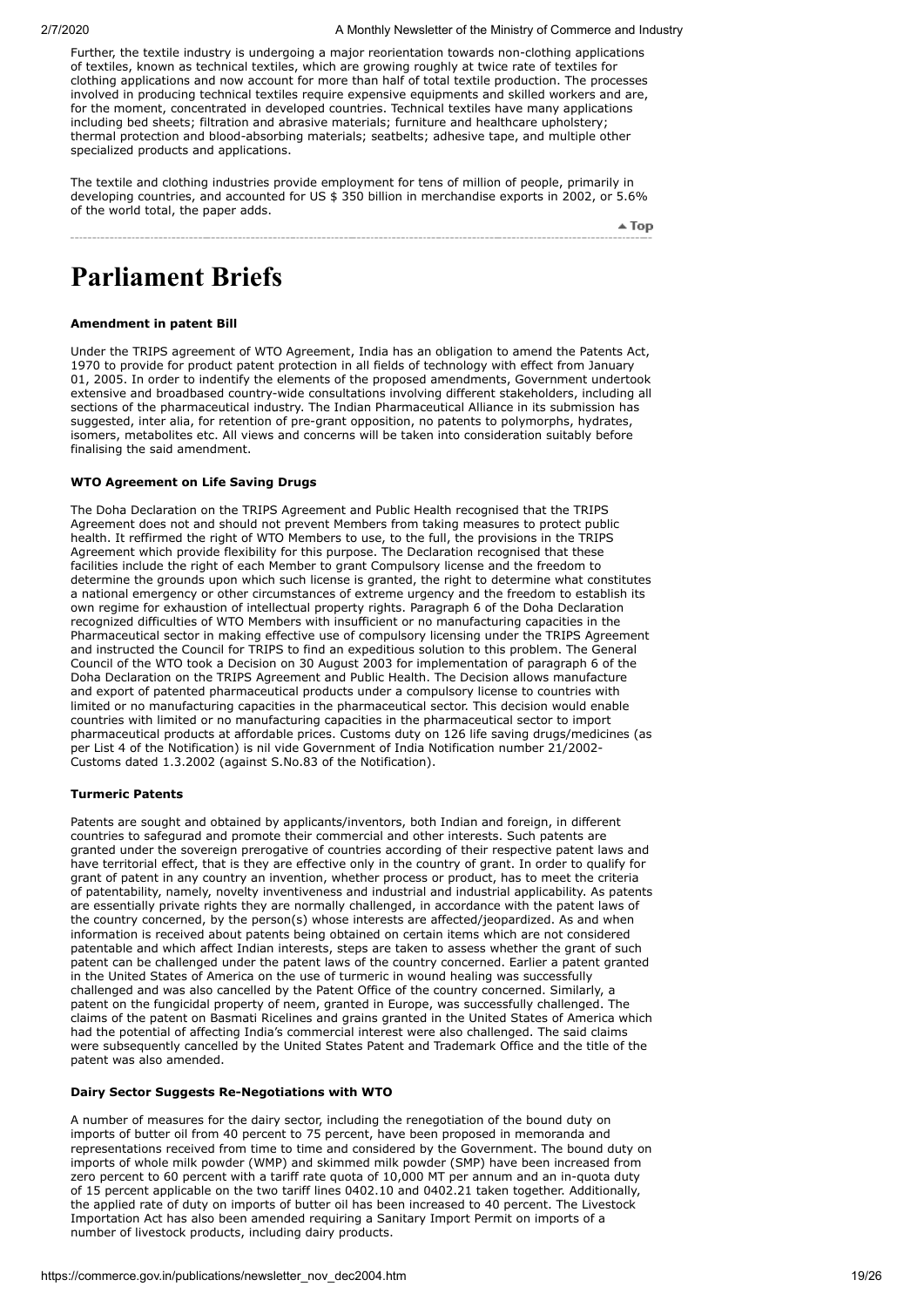## **WTO Negotiations at Doha Declaration**

India has submitted requests in a number of services sectors such as Accounting and Bookkeeping, Architecture, Health, Computer related services, Construction and Engineering, Financial, Audio-Visual, Tourism and Maritime Transport Services to a large number of member countries seeking more liberal commitments and also removing limitations in their existing schedule of commitments in these services sectors. Moreover, India has made requests to 62 member countries seeking horizontal as well as sectoral commitments for freer movement of its professionals under Mode 4. The requests are part of the request-offer process that is underway at the WTO. Negotiations of Emergency Safeguard Measure (ESM) have been further extended beyond March 2004 and the results of such negotiations shall enter into effect on a date not later than the date of entry into force of the results of the current round of services negotiations. The negotiations on services towards market access and national treatment commitments to be undertaken by the member countries are going on and as per the decision taken by the General Council of the WTO on 1st August, 2004, they should submit their 'Revised Offer' by May 2005.

#### **General Agreement on Trade in Services**

Since the conclusion of the Uruguay Round of Agreements on Services (General Agreement on Trade in Services), India's services trade has grown considerably. From US \$ 6.8 billion exports in 1995, India's service exports have increased to US \$24.9 billion in 2003. India's share in world trade in Services is higher than its share in world trade in goods. One of India's objectives in the present negotiations is to ensure that trade in services improves through movement of natural persons. We have submitted comprehensive negotiating proposals in this regard. India's paper identifies key barriers to the movement of natural persons and suggests possible approaches members can adopt to achieve meaningful liberalization in this area. As per the Framework Agreement adopted by the General Council in July, 2004 all member countries are to submit revised offers on services by May, 2005. The objective is to have a balanced outcome as part of Single Undertaking.

#### **Non-Tariff Barriers on Agricultural exports**

The Most Favored Nation (MFN) Treatment requirement of the World Trade Organisation (WTO) does not permit any discrimination or restriction specific to Indian goods by other WTO Members. Moreover, WTO rules allow restrictions on imports of goods based on tariffs as agreed upon and also through specific non-tariff measures, including those based on balance of payment grounds, sanitary and phytosanitary measures, conformity with agreed/international standards and contingent protection measures like anti-dumping, subsidy and safeguard actions. Nevertheless, non-tafiff barriers, beyond agreed WTO rules, exist on import of goods from India in some WTO Member countries, including maintenance of sanitary and phyto-sanitary measures at levels which are not readily justifiable on the basis of scientific evidence. Procedural requirements could also act as barriers to trade. Problems arising due to non-tariff barriers are duly taken up by Government with the concerned authorities of the country concerned either bilaterally with a view to their early and mutually satisfactory resolution or presented for resolution by the WTO's Dispute Settlement Mechanism. In the on-going WTO negotiations, India has also co-sponsored proposals along with some other developing countries to disallow use of measures by developed countries that act as barriers to imports from developing countries.

## **Views of G-20 on WTO Agreement**

In the negotiations leading up to the Framework for Establishing Modalities in Agriculture, adopted by the General Council of the World Trade Organisation (WTO) on 1st August 2004, the G-20 alliance met regularly at Ministerial, Capital-based Officials, Ambassador and at technical levels, as necessary, in order to formulate their strategy and approach to achieve their objective of early elimination of export substantial improvements in market access for products of their export interest while safeguarding food security and livehood concerns and rural development needs of developing countries. The G-20 alliance also made concerted efforts with other WTO Members to ensure that the Framework Agreement, which is a negotiated document among all WTO Members, duly addresses the concerns and interests of the G-20. The G-20 is continuing to actively engage in the on-going negotiations towards establishing detailed modalites and the further commitments of WTO Members in agriculture. The negotiations have been extended up to the Sixth Ministerial Conference of the WTO in Hong Kong, China, in December 2005.

#### **Plan to Promote Textile Trade**

The global trading environment in the textiles and clothing sector is likely to become more competitive with the expiry of the Agreement on Textiles and Clothing from 1 January,2005. Indian exporters in this sector have also been facing stiff competition from various low-cost supplying countries including Bangladesh, Nepal, Pakistan and Sri Lanka. The Government has been taking suitable steps, from time to time, which have enabled the Indian exporters in this sector to meet the emerging challenges of global trade. These include various initiatives aimed at facilitating the modernization of technology in this sector, manpower development and providing suitable infrastructure at important textile centers. Certain fiscal measures and incentive schemes have also been implemented for the benefit of the domestic textile and clothing industry.

#### **Framework Agreement for FTA with Thailand**

India and Thailand have signed only a Framework Agreement for establishing a Free Trade Area (FTA) on 9th October 2003 in Bangkok, Thailand. The key elements of the Framework Agreement cover FTA in Goods, Services and Investment, and Areas of Economic Cooperation. The Framework Agreement also provides for an Early Harvest Scheme (EHS) under which common items have been agreed for elimination of tariffs on a fast track basis. The list of items on which tariff concessions will be exchanged between India and Thailand under the Early Harvest Scheme has been finalized after consultations with the administrative Ministries / Departments and the domestic stakeholders. The tariff preferences on imports to India would be available only for those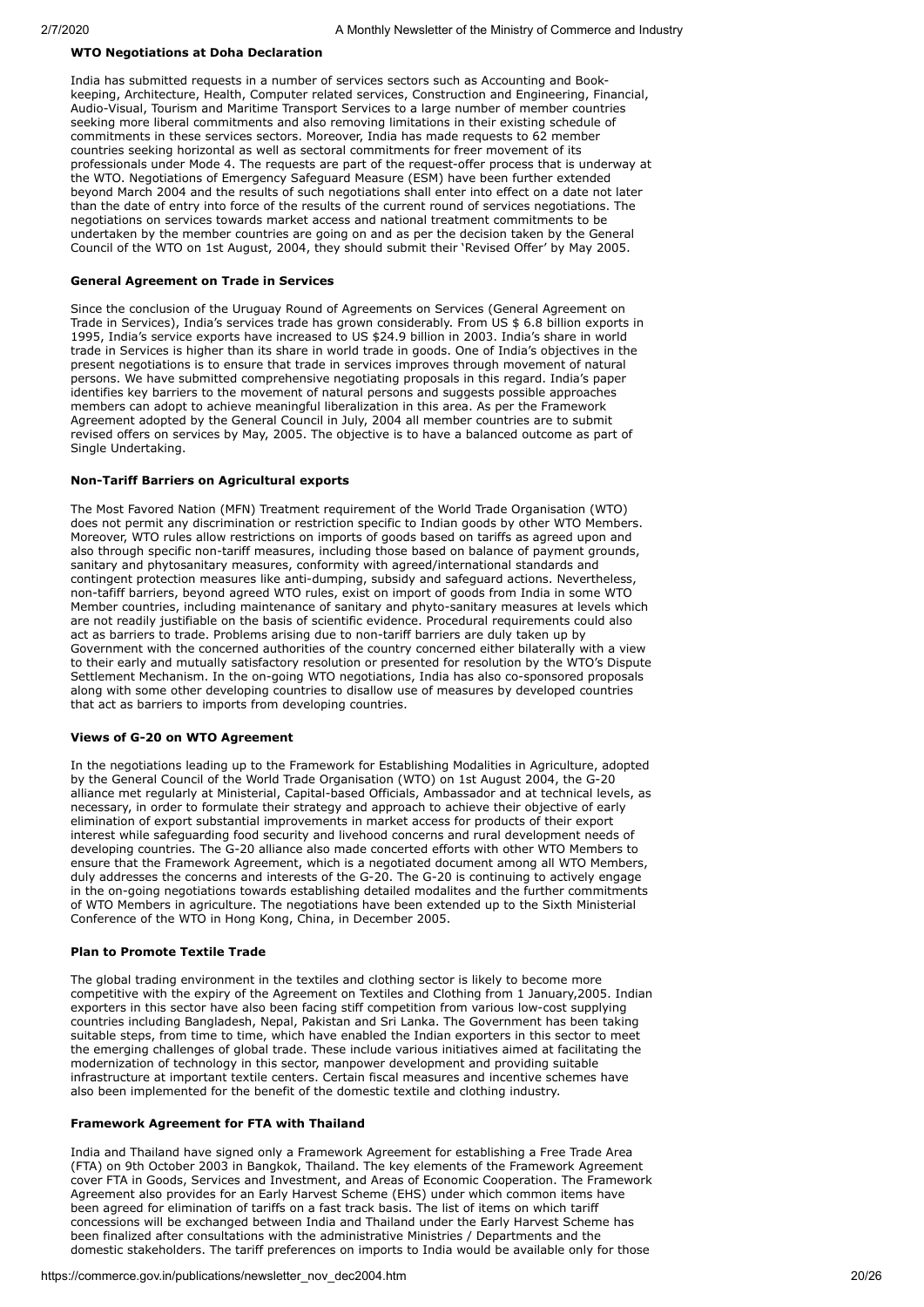products which enjoy the 'originating status' in Thailand as prescribed under the Rules of Origin which are integral part of any Free Trade Agreement. Similarly, the products which enjoy the 'originating status' in India would only get tariff preferences for imports in Thailand. To protect the vulnerable sections of the domestic industry, the Framework Agreement provides for each country to maintain a negative / sensitive list of items on which no tariff concessions shall be granted under the FTA. In addition, the Agreement provides for trade defence measures which an importing country can take recourse to. In case of a surge in imports and injury to the domestic industry, a country is allowed to take measures such as anti-dumping and safeguards. The Agreement also provides for cooperation among customs authorities for ensuring that the Rules are not violated.

#### **MFN Status to Pakistan**

Whereas India has conferred Most Favoured Nation (MFN) Status on Pakistan, that country has yet to confer the same status on India. Even though Pakistan's denial of this status is violative of WTO Agreement, India has, however, been availing every opportunity to impress upon Pakistan to confer MFN status to us. India and Pakistan have exchanged tariff concessions in four rounds of trade negotiations under the Agreement on SAARC Preferential Trading Arrangement (SAPTA). During the first three Rounds of these negotiations, India granted concessions on a total number of 477 tariff lines (6-Digit HS) to Pakistan with an average tariff concession of 20% whereas Pakistan granted concessions on 262 tariff lines to India. During the bilateral negotiations between India and Pakistan under the 4th Round concluded on 2nd - 3rd December, 2003 at SAARC Secretariat, Kathmandu, India agreed to grant concessions to Pakistan on a total number of 262 tariff lines ranging from 10-20% while Pakistan agreed to grant concessions on 223 tariff lines ranging from 10-20%. These concessions, in future, will be exchanged and negotiated keeping in mind the export interest of India and the principles of reciprocity.

## **Amending of Foreign Trade (Development and Regulation) Act**

Foreign Trade (Development & Regulation) Bill, 2001 was introduced in Rajya Sabha providing, inter-alia, a mechanism for safeguard measures enabling imposition of Quantitative Restrictions (QRs) where a surge in imports leads to, or threatens to seriously injure domestic industry. This Bill was referred to the Parliamentary Sub-Committee on Commerce and after incorporating their recommendations as well as provisions for certain other matters relating to foreign trade, Foreign Trade (Development & Regulation) Bill, 2005 (subsuming the Foreign Trade (Development & Regulation) Bill, 2001) is likely to be introduced in the Parliament after taking into account the views/comments of various trade bodies as well as the concerned Ministries/Departments.

**(Source : Replies given in Parliament during December, 2004)**

 $\triangle$  Top

## <span id="page-20-0"></span>**ANTI-DUMPING WTO Secretariat reports significant decline in new final anti-dumping measures**

The WTO Secretariat reported that in the period 1 January – 30 June 2004, 18 WTO Members imposed a total of 52 new final anti-dumping measures against exports from 24 countries or customs territories. This represents a significant decline from the 114 measures imposed during the corresponding period of 2003. Nineteen of the new measures were imposed by developed countries, up from the 7 measures imposed by developed countries in the first half of 2003.

The European Communities, India and the United States imposed the most new final measures, 6 each, during the first semester of 2004. For India, this is a significant decline from the 21 measures it imposed during the corresponding period of 2003, but it is an increase for the EC and US, from 1 and 3 measures respectively. Canada was a close second in the number of final measures imposed during the period, with 5, followed by China, Peru and Turkey with 4 each. Other Members imposed 3 or fewer measures each during this period.

Exports from China were once more the subject of the largest number of new final measures (16) during the first semester of 2004, down slightly from the 18 measures imposed against Chinese exports during the first semester of 2003. Korea, Malaysia, Russia and Thailand were distant seconds, with 3 measures each on their exports, while 19 other countries or customs territories were subject to fewer than three measures each on their exports.

The largest number of new final measures were imposed on products classified in the base metals sector of the Harmonized System of Tariff Classification, which includes iron, steel and aluminium products, with 19 new final measures imposed on products in that sector. The chemicals sector was second most affected, with 12 new measures imposed, and the minerals sector was third, with 5 measures. Of the new measures on products in the base metals sector, the largest number was imposed by the United States – 5 of its 6 new measures were on products in that sector. India imposed 5 of its 6 new measures on products in the chemical sector, while China imposed all 4 of its new measures on products in the minerals sector. The EC imposed 3 new measures on chemical products, 2 on products in the live animals/animal products sector, and one on a textile product.

Sixteen WTO Members initiated 101 anti-dumping investigations against exports from a total of 23 different countries or customs territories during the first half of 2004. This is only slightly more than the 98 investigations initiated in the first half of 2003, but a larger number of Members (22) initiated those 98 investigations. Forty of the 101 initiations during the first semester of 2004 were reported by developed countries.

The United States initiated the most investigations during the first semester of 2003 (21), up from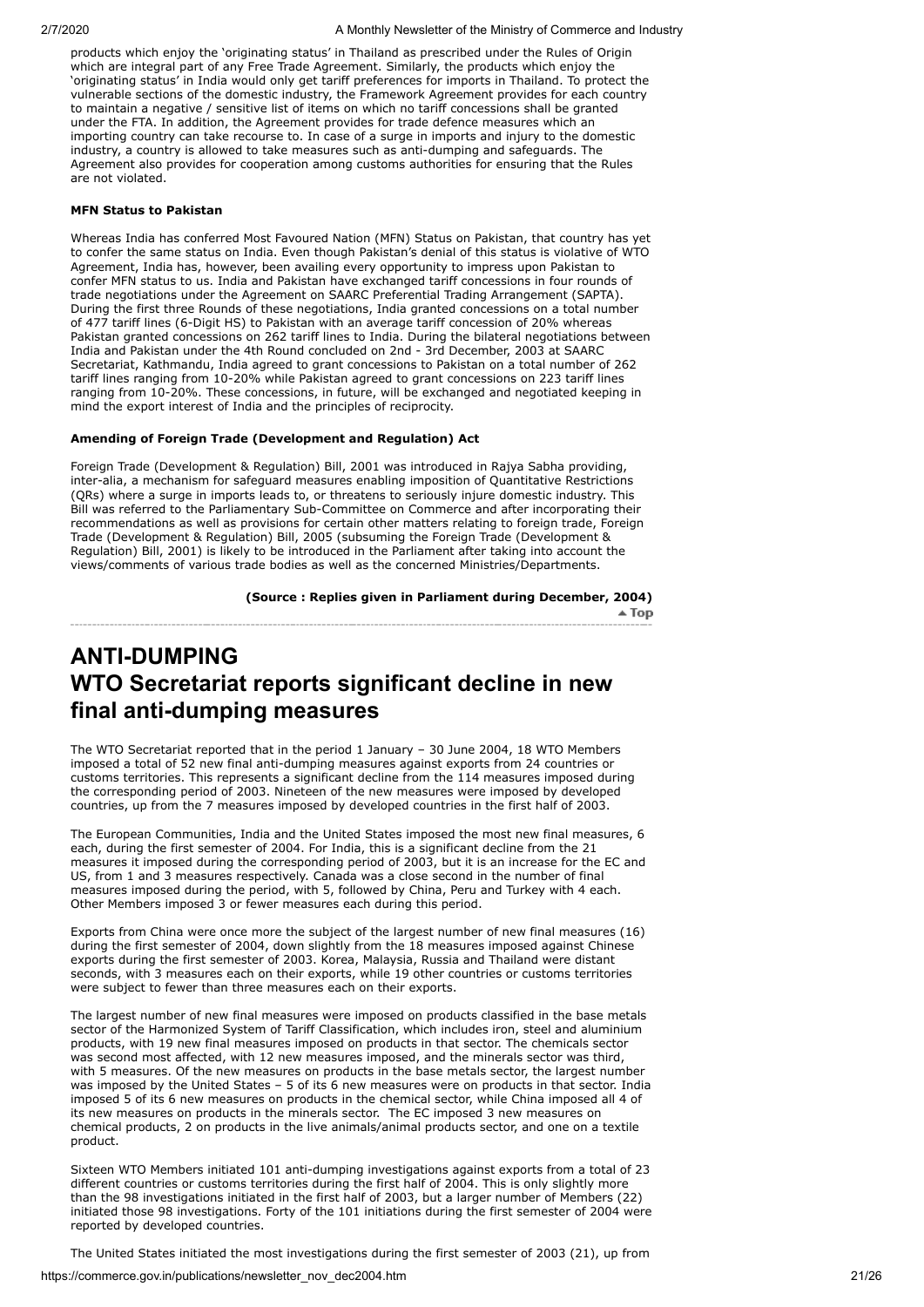the 16 investigations it had initiated during the first semester of 2003. The European Communities and Turkey had the second highest number of initiations during the first semester of 2004, with 13 each, significantly more than the 3 and 5 investigations initiated by those Members, respectively, during the first half of 2003. China reported 11 initiations in the first half of 2004, the same number as during the corresponding period of 2003, while other Members reported 7 or fewer initiations each.

China, with 23 investigations on its exports, up from 17 initiations in the first semester of 2003, remains at the top of the list of countries and customs territories subject to anti-dumping investigations. Chinese Taipei and Korea were next, with, respectively, 14 and 11 investigations initiated on their exports in the first semester of 2004. The United States had 8 investigations initiated on its exports, Russia had 6, and India and Thailand had 5 each. Sixteen other Members had 4 or fewer investigations initiated on their exports during the first semester of 2004.

The largest number (20) of investigations initiated during the first semester of 2004 involved products in the base metals sector. The second most affected sectors were chemicals and plastics (18 initiations each), followed by textiles (15 investigations). The United States initiated 7 of its 21 investigations on products in the live animals/animal products sector, 5 investigations in the base metals sector, and 4 in the plastics sector. The European Communities initiated 4 of its 13 investigations on textile products, and three each on products in the plastics and base metals sectors. Turkey initiated 5 of its 13 investigations on plastics, and 5 on textile products. China initiated 7 of its 11 investigations on products in the chemicals sector, and the remaining 4 on products in the wood pulp/paper sector.

The data are taken from the semi-annual reports of Members to the anti-dumping Committee. The statistics are based on information from Members having submitted semi-annual reports for the relevant periods, and are incomplete to the extent Members have not submitted reports or have submitted incomplete reports. For the purpose of these statistics, each investigation or measure reported covers one product imported from one country or customs territory.

The anti-dumping semi-annual reports by Members for the period 1 January – 30 June 2004 can be found under document series (G/ADP/N/119).

 $\triangle$  Top

# <span id="page-21-0"></span>**DOHA DEVELOPMENT AGENDA WTO launches negotiations on trade facilitation**

## **At the first meeting of the Negotiating Group on Trade Facilitation held on 15 November 2004, Members agreed on a Work Plan and a schedule of meetings**

The Chairman, Ambassador Muhamad Noor Yacob of Malaysia, said that the Work Plan he submitted to the Negotiating Group was based on intensive consultations with delegations.

The Plan provides for work to proceed on the basis of Members' contributions and other input that the Negotiating Group may request.

The approved agenda of the Negotiating Group is as follows:

Clarification and improvement of relevant aspects of Articles V, VIII and X of the GATT 1994; enhancement of technical assistance and support for capacity building; effective cooperation between customs or any other appropriate authorities on trade facilitation and customs compliance issues;

- Special and differential treatment for developing and least-developed countries;
- Least-developed country members;
- Identification of trade facilitation needs and priorities; concerns related to cost implications of proposed measures;
- Technical assistance and support for capacity building;
- Working with and work of relevant international organizations.

The Group agreed to hold its next meeting on 22-23 November 2004, and to invite the IMF, OECD, UNCTAD, World Customs Organization and the World Bank to attend on an ad hoc basis.

At the meeting, many delegations underlined the importance of the agenda items related to the needs of developing countries and LDCs. Landlocked countries expressed the hope that negotiations would be of practical benefit to them, pointing out that they faced higher transport costs compared to other Members.

On another matter, smaller delegations urged that their resource constraints be considered in the scheduling of future meetings.

The 1996 Singapore Ministerial Conference launched the study of trade facilitation in the WTO. From 1997 to 2003, this work has been carried out in the Council for Trade in Goods.

The General Council, on 1 August 2004, decided by explicit consensus to commence negotiations

https://commerce.gov.in/publications/newsletter\_nov\_dec2004.htm 22/26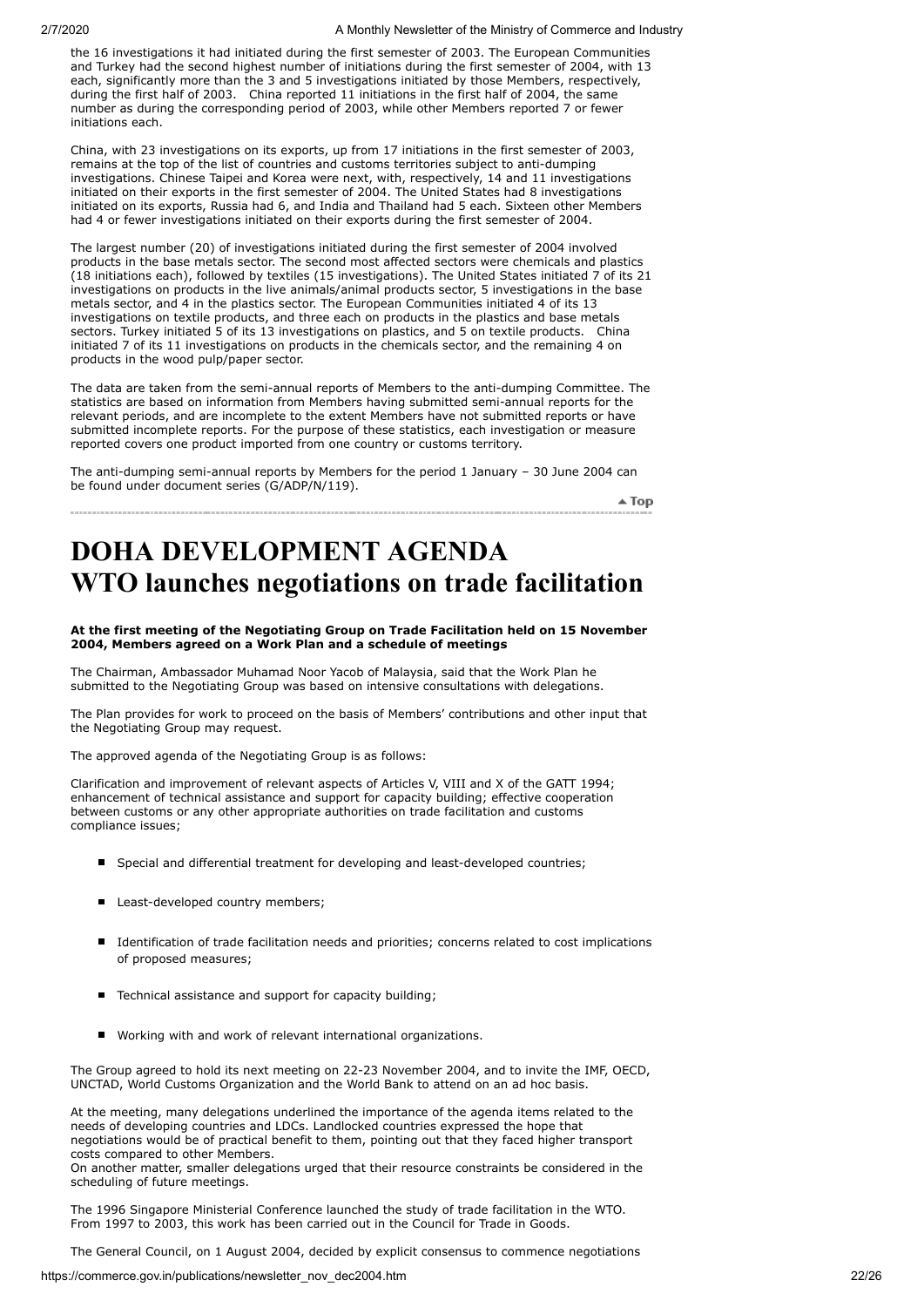on trade facilitation on the basis of the modalities set out in the July Package.

Annex D states in part that: "Negotiations shall aim to clarify and improve relevant aspects of Articles V, VIII and X of the GATT 1994 with a view to further expediting the movement, release and clearance of goods, including goods in transit. Negotiations shall also aim at enhancing technical assistance and support for capacity building in this area. The negotiations shall further aim at provisions for effective cooperation between customs or any other appropriate authorities on trade facilitation and customs compliance issues."

The Trade Negotiations Committee, on 12 October 2004, established the Negotiating Group on Trade Facilitation and appointed Ambssador Noor as its Chairperson.

 $\triangle$  Top

## <span id="page-22-0"></span>**CHINA AND THE WTO: CHALLENGES AND OPPORTUNITIES FOR THE FUTURE**

I am delighted to join you today for a discussion on the WTO and the Doha Development Agenda. The pace of China's economic development has been electrifying and perhaps, no other Chinese city reflects this speed of progress better than Shanghai. It is indeed fitting that Shanghai should be the venue for this discussion.

Let me start by saying a few words about the current round of negotiations.

As you know, the Doha negotiations have entered a new phase after the adoption of the July Decision. I do not wish to spend too much time on the current state of play as I would like to devote most of my time on China and the WTO. Let me just say that after a period of some uncertainty, in particular following the setback at our Ministerial Conference in Cancún, the negotiations are back on track and moving forwards. In July this year, we succeeded in making significant progress in some of the areas that had been most divisive among Members in the past, most notably agriculture.

We are now focussing primarily on the technical work which needs to be done in each area to prepare the ground for the next major steps in the negotiations. This work may be technical, but it is very important and it must be done properly.

The challenge ahead of us is to negotiate greater levels of specificity. Hard political decisions will need to be taken in capitals, particularly as we gear up for our next Ministerial Conference scheduled for December 2005 in Hong Kong. This will require full engagement at the highest political levels. I have heard a good deal of support for the idea of a stocktaking in March/April of 2005, to evaluate progress in all areas as we begin our preparations for the Hong Kong Ministerial Conference.

I remain firmly convinced that if we can maintain the momentum of July and continue to build on the spirit of compromise, we have a unique opportunity to re-energize the Doha round in a lasting way and establish the conditions for its successful conclusion.

I would like to turn now to look more closely at China's impressive integration into the multilateral trading system. China joined the WTO with extensive and ambitious commitments. China is overtaking Japan as the world's third largest merchandise trader in 2004. The Chinese economy of 2004 is not only bigger and stronger but it is also more integrated with the rest of the world. China is not only a major exporter but also a major importer. China is now the world's third biggest importer, behind the US and Germany but ahead of Japan. Chinese imports have also become geographically more diverse. For the past five years Chinese imports have generally grown faster than its exports, with import growth outpacing export by about an average of 5 percentage points a year. This is not surprising since China's economic expansion requires billions of dollars worth of equipment, technology and raw materials. China's strong import growth has provided an important stimulus for export-led growth in the world during the past few years. China's economic boom is potentially an economic boom for the world.

In the next few years, I believe we will start to see a new phase in China's integration into the multilateral trading system. Let me explain why I say this. Three years ago when China joined the WTO, it gave an important signal of its commitment and willingness to bring its economy into harmony with the rules of the WTO. To China's credit it did not waver in its resolve. The task was not always easy but throughout this period we have seen China, in implementing the terms of its accession to the WTO, progressively lower its tariffs, phase-out non-tariff measures and reduce restrictions on trade in services. In trade in goods, China's simple average tariff rate dropped from 42.9 per cent in 1992 to 10.4 percent at the beginning of 2004. Overall, China's performance has been very good.

That being said, it would be fair to say that China has not settled all the issues and concerns of other WTO Members relating to bringing its trade regime into strict conformity with its terms of accession. For instance, I have been informed that the level of counterfeiting and piracy remains of concern to many WTO Members. Also in specific industrial and service sectors, there are still various obstacles confronting foreign companies. Retail businesses, scheduled to be further opened to foreign competition by the end of this year, are one such example. I understand new regulations have left investors concerned over vague expressions and definitions. China will have to strengthen its efforts in terms of transparency and information on relevant laws and procedures. This will help to alleviate any misconceptions about China's commitment to its reform agenda. Some sensitive service industries will have to further open up by 1 January 2005 – thus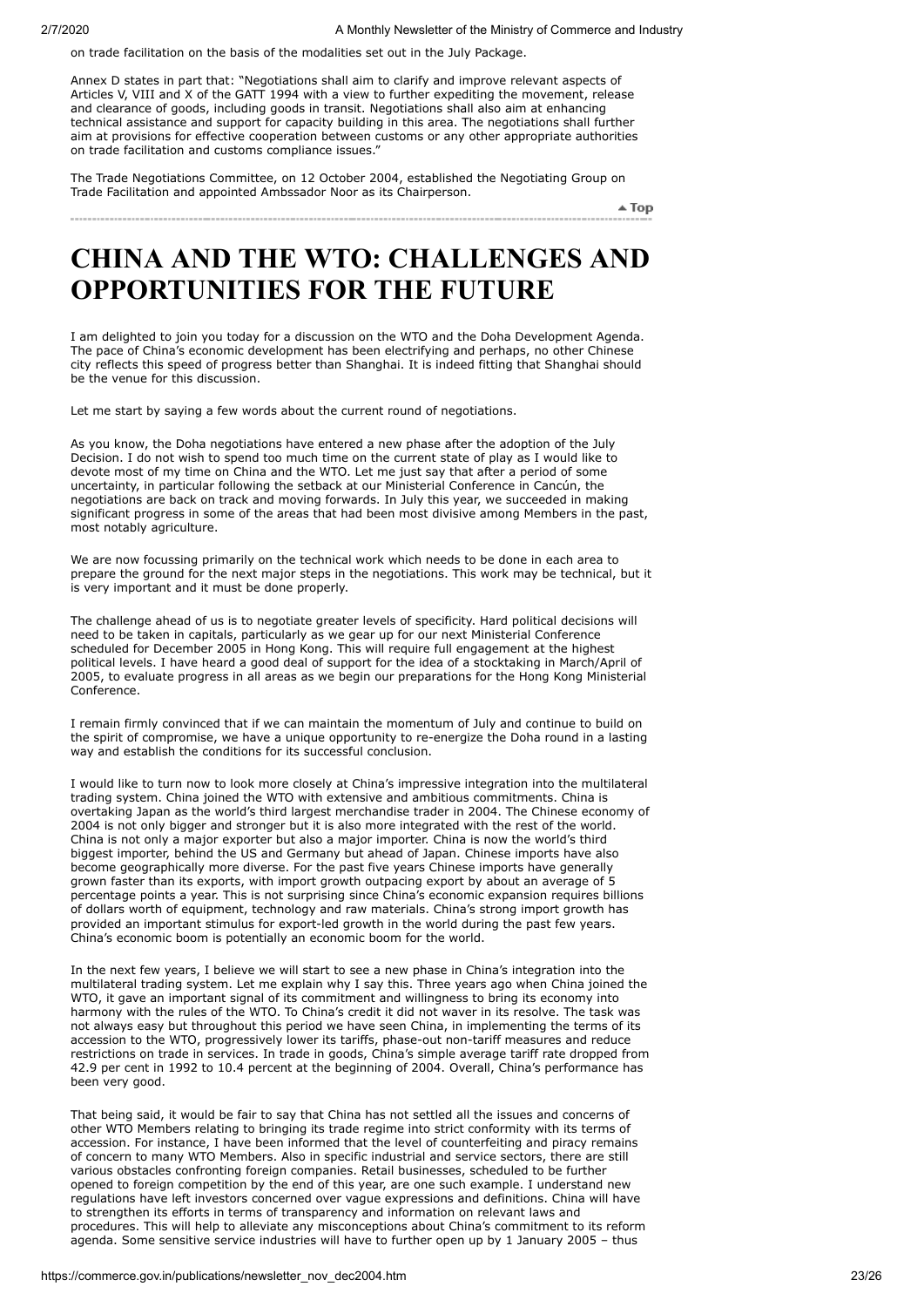becoming more exposed to competition. A number of restrictions will be lifted in the areas of foreign equity participation, business scope and geographical presence.

With more open markets Chinese businesses will certainly face more competition but this is not necessarily a negative consequence. As the last decade of reforms has shown, a more open economy is the best way to boost competitiveness. With more open markets Chinese businesses will continue to improve their overall ability to respond.

Let me take the example of agriculture, an area that is much debated in the Doha Development Agenda. When China joined the WTO, many were concerned that China's farmers would be hardest hit by the country's new openness to trade. However, the results have not gone quite that way. Due to greater openness China's agriculture sector is going through a period of change. Admittedly this is difficult for some – but it is by no means entirely negative. In fact, China's agriculture is rapidly moving in the direction of national comparative advantage.

With more than 20 per cent of the world's population and only 7 per cent of its arable land, China is rightly shifting towards labour intensive, high value added production, and away from land intensive grain production. As a result, China's agricultural sector is more competitive and exports have improved. Agriculture productivity is increasing because of greater openness. Opening up new market access opportunities around the world can have potentially big gains for China. It should be in China's interest to ensure that its trading partners also undertake reforms in agriculture. After all, as a result of accession, China's agriculture market is already relatively open and subsidies are used in only a very limited way. If this is true for agriculture, it is even more so for manufactured goods and services.

China has so far devoted much attention to implementing its accession commitments. This year, the amended Foreign Trade Law which took effect on July 1, changed the foreign trade rights approval system which had been in effect for 50 years into a registration system. This means that China has met its commitment of opening up foreign trade rights 6 months ahead of schedule. This is highly commendable. China is also an active player in the Doha Round. However, I believe that as China's membership of the WTO matures we will need to see it participating even more actively in the current round of negotiations. Being able to participate in trade negotiations was one of China's key objectives for joining the WTO. Many developing countries look up to China for leadership. They also see in China's experience concrete evidence that the path to economic openness and integration is also the path to growth and modernization.

Let me be frank, the Doha negotiations have been put back on track but much work remains to be done to finish the Round. Whether we can successfully negotiate the challenges over the next period depends very much on the commitment of all Members to build on the July Decision. Few countries have a greater interest than China in progressive trade liberalization and the strengthening of the rules-based multilateral trading system. China also holds the unique position of being both a developing country and a trading superpower. With this status, of course, comes responsibility. In its own interests and in the global interest, China must do even more to help bring the Doha Round to a timely, successful conclusion.

Given the limited time that I have left, let me refer to a couple of current trade issues that are of particular significance to China.

First, the end of 2004 will herald the historic expiry of the Agreement on Textiles and Clothing (ATC). This puts an end to more than 40 years of discriminatory quota restrictions and will bring considerable welfare and efficiency gains for the global economy. There is also potential for more South-South trade as this sector liberalizes. We should also not forget that the abolition of quotas in this sector was a very important objective for developing countries in the Uruguay Round.

I am therefore pleased to confirm that expiry of the Agreement on Textiles and Clothing is on track. Restraining countries have notified the Textiles Monitoring Body that they will eliminate all remaining quota restrictions on 1 January 2005. I welcome the role that China together with other WTO Members have played.

It would be remiss of me if I did not also mention that there is anxiety on the part of some countries about the short-term, but considerable, adjustment costs that may result from quota abolition. The issue has been raised in Geneva in the Council for Trade in Goods and China's initial reaction has been constructive and helpful. Adjustment challenges are complex. The starting point is domestic reform. There is a role for International Financial Institutions in facilitating a coordinated response in support of domestic reform efforts. In WTO discussions, China has also usefully suggested that it and other countries could play a positive role through South-South cooperation. All these contributions will count, but there will be no simple solutions.

That being said, it is important to stress that adjustment and domestic industry restructuring is a necessary part of the process of reform and liberalization. China has had to undergo adjustment in several areas. No country in today's global economy can afford not to undertake domestic policy reforms. I should also highlight that there is support for adjustment such as through the IMF's Trade Integration Mechanism, the World Bank's Country Assistance Strategies and the World Bank and IMF's Poverty Reduction Strategies. We need to work together in the most appropriate forums to find solutions.

My second point relates to the strengthening of existing WTO rules. In the current round of negotiations, we are looking at how to strengthen WTO disciplines on anti-dumping. It is important that we have strong disciplines to prevent unfair trading practices, but at the same time these should not be used to undermine trade liberalization. As the negotiations progress, the rules negotiations will take on even more significance. It is important to ensure that the rules negotiations continue to progress in parallel with other areas under the Doha work programme.